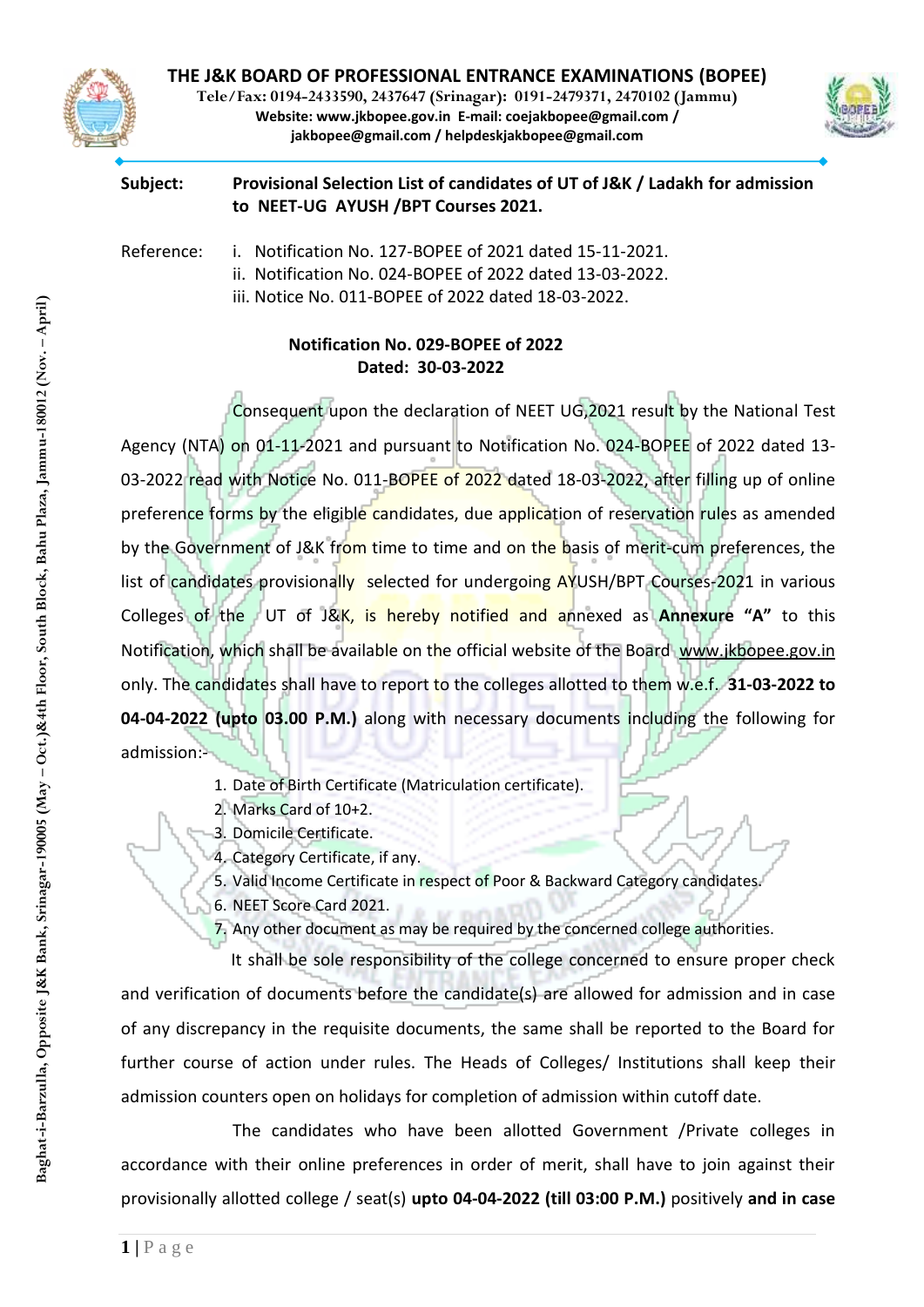**any candidate who fails to join against his /her allotted seat(s) shall not be eligible to participate in 2nd round of counselling (up-gradation/allotment) under any circumstances.**

The candidates who figure in the Provisional Merit List (PML), as per Annexure "A" to Notification No. 024-BOPEE of 2022 dated 13-03-2022 but have not participated in this first round of online counseling shall be eligible to participate in the 2nd round of physical counseling, as and when notified by the Board, after deposition of Rs.1500/-, (if not paid earlier), as non-refundable counselling fee through POS Machines which shall be available at BOPEE office Srinagar/Jammu.

The candidates who did not get a seat during online round of counseling shall

also be eligible to participate in the  $2^{nd}$  round of physical counseling as & when notified by the Board.

The Heads of the Colleges/Institutions shall furnish the short fall, if any, by **04-04-2022 (upto 05.00 P.M.)** to enable the Board to take further necessary action in the matter. **Note**:

- 1. The admission of the candidates is purely provisional and shall be liable to be cancelled in case any information furnished by any candidate proves to be false/fabricated, and action as warranted under law shall be initiated against such candidates.
- 2. In accordance with the provisions of Rights of Persons with Disabilities Act 2016, the horizontal reservation of 4% to PWD eligible candidates has been provided in terms of S.O. 127 of 2020 dated 20-04-2020.
- 3. **The concerned Colleges / Institutions shall ensure that, any candidate (s) with disability, if selected in open merit or some reserved category, shall assess genuineness of PwD certificate of such candidates and make recommendations based on which college shall take further necessary action. In case any such candidate does not fulfill the bench mark of eligibility, he/she shall not be admitted to the course/college and the matter shall be reported to the BOPEE**.

The other terms and conditions shall remain the same as notified by the Board vide e- Information Brochure / Notifications/ Notices from time to time.

> **Sd/- Controller of Examinations J&K BOPEE**

# **No: BOPEE/Exam-26(B)/2021 Dated: 30-03-2022**

Copy to the:-

- 1. Financial Commissioner (Additional Chief Secretary to Govt.), Health & Medical Education Department, J&K, Jammu/Srinagar.
- 2. Principal Secretary to the Hon'ble Lt. Governor, UT of J&K, Srinagar/Jammu.
- 3. Principal Secretary to the Hon'ble Lt. Governor, UT of Ladakh.
- 4. Principal Secretary to Government, General Administration Department, J&K, Srinagar/Jammu.

SSIONAL ENTRANCE EXAMIN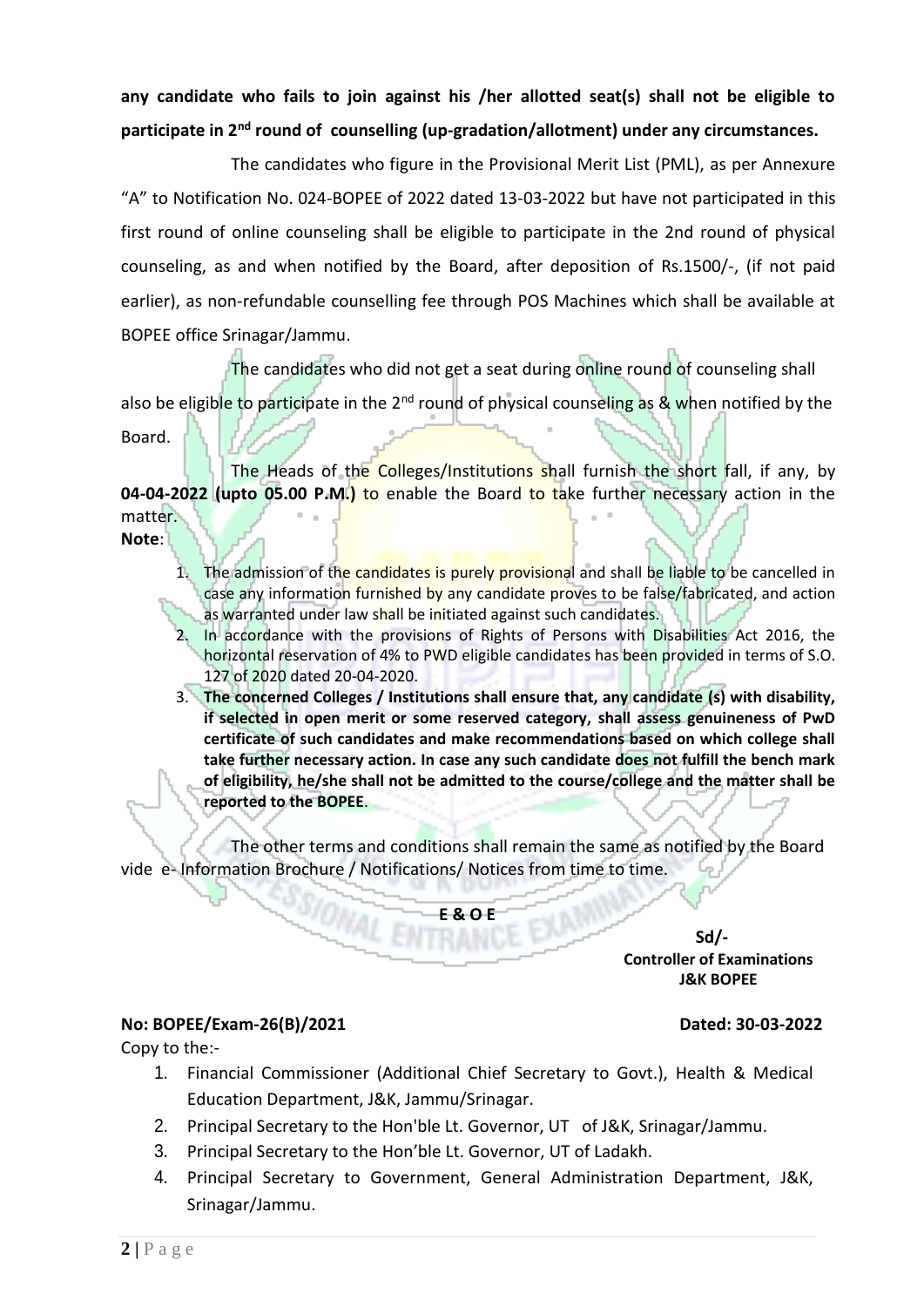- 5. Secretary to Government, ARI & Trainings Department, J&K, Srinagar/Jammu.
- 6. Director Information, J&K, for publication of the Notification in two leading English Newspapers of Srinagar/Jammu each having larger circulation.
- 7. Director, Composite Regional Centre, Bemina Srinagar for information.
- 8. Director, All India Radio, Srinagar/Jammu/Leh for favour of wide publicity through daily news bulletin.
- 8 Director, Doordarshan Kendra, Srinagar/Jammu/Leh/Kargil for favour of wide publicity through daily news bulletins.
- 9 Secretary, J&K BOPEE
- 10 Principal, Govt. Ayurvedic Medical College, Akhnoor (Jammu) for information.
- 11 Principal, Govt. Unani Medical College, Safapora, Ganderbal, Kashmir for information.
- 12 Principals, BAMS-JIAR / BPT-JCP Jammu /BUMS-KTC/BUMS-ASIAN /Srinagar for information.

EXAMINATIONS

- 13 Deputy Secretary, Law, J&K BOPEE for information.
- 14 FA/CAO, J&K BOPEE for information.
- 15 PS to Chairman, J&K BOPEE for kind information of the Chairman.
- 16 Under Secretary BOPEE Office, Jammu for information.

**ROPESSIONAL ENTRANCE** 

17 In-charge I.T. Section, BOPEE for uploading on the official website.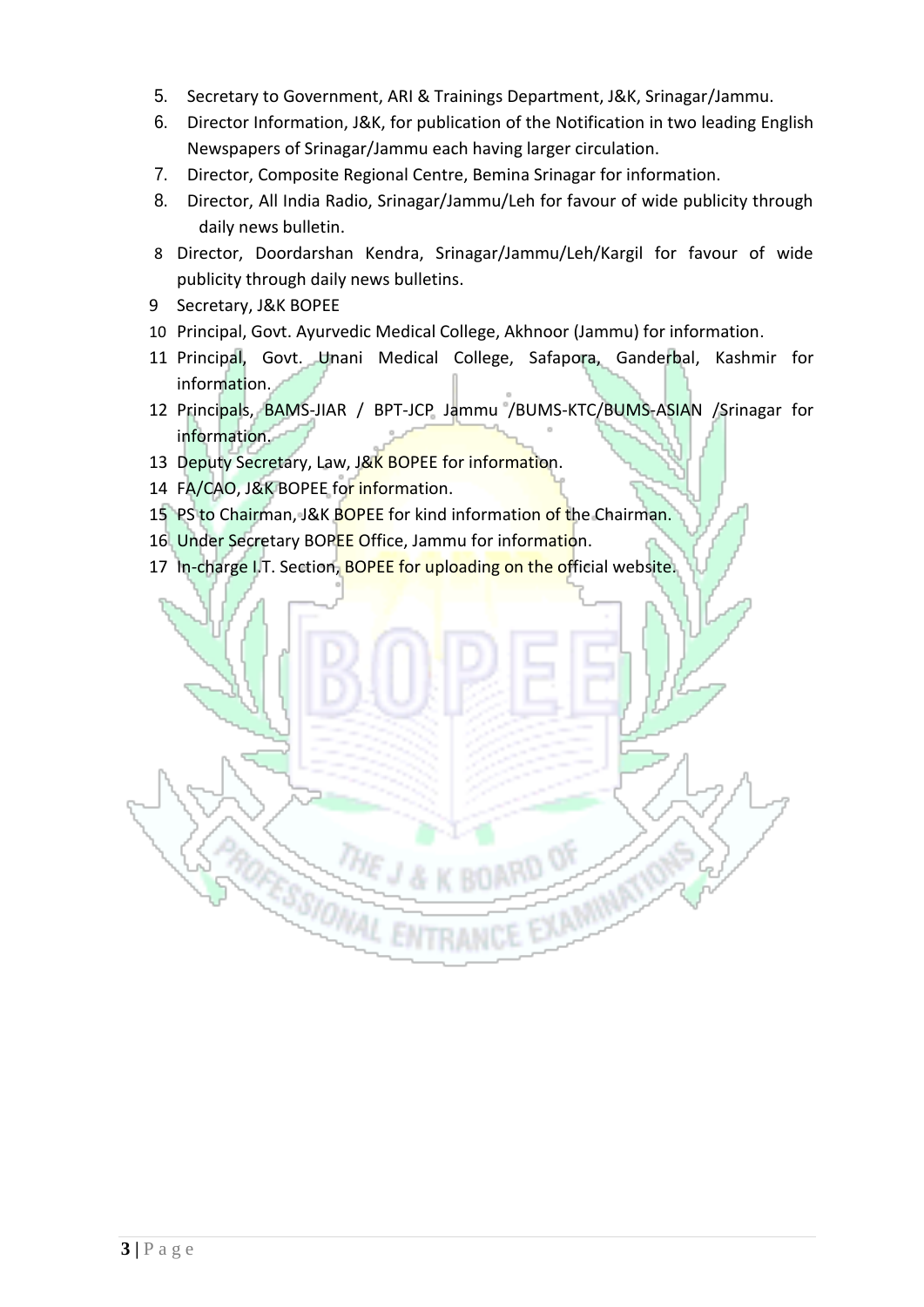| S.NO           | <b>ROLLNO</b> | <b>NAME</b>                        | <b>RANK</b> | <b>CAT</b>  | <b>DISCIPLINE</b> | <b>INSTITUTION</b>    | <b>CAT-SLI</b> |
|----------------|---------------|------------------------------------|-------------|-------------|-------------------|-----------------------|----------------|
| $\mathbf{1}$   | 2502007345    | <b>NAIM SHAFI</b>                  | 287         | <b>OM</b>   | <b>BUMS</b>       | <b>GUMC-GANDERBAL</b> | OM             |
| $\overline{2}$ |               | 2502001592 JUNAID FAROOQ BHAT      | 304         | <b>OM</b>   | <b>BUMS</b>       | <b>GUMC-GANDERBAL</b> | OM             |
| 3              |               | 2502024130  HUMAYOON KHURSHEED     | 519         | <b>OM</b>   | <b>BUMS</b>       | <b>GUMC-GANDERBAL</b> | OM             |
| 4              | 2502020127    | <b>UMER SIDEEQ</b>                 | 639         | <b>OM</b>   | <b>BUMS</b>       | <b>GUMC-GANDERBAL</b> | OM             |
| 5              |               | 2502001591   FAROZ AHMAD WANI      | 672         | <b>RBA</b>  | <b>BPT</b>        | CRC-SGR               | OM             |
| 6              |               | 2501025194 FAIZ AHMED              | 683         | <b>OM</b>   | <b>BAMS</b>       | GAMC-JMU              | OM             |
| $\overline{7}$ | 2503005207    | <b>FAIZAN AHMAD HARGAH</b>         | 712         | <b>RBA</b>  | <b>BUMS</b>       | <b>GUMC-GANDERBAL</b> | <b>OM</b>      |
| 8              |               | 2504001438 MUZAMIL YOUSUF          | 713         | <b>OM</b>   | <b>BAMS</b>       | GAMC-JMU              | OM             |
| 9              | 2503001563    | <b>MUBASHIR AHMAD SHEIKH</b>       | 716         | <b>RBA</b>  | <b>BAMS</b>       | GAMC-JMU              | OM             |
| 10             | 2503006033    | <b>MUSHEER AHMAD GANIE</b>         | 783         | OM          | <b>BUMS</b>       | <b>GUMC-GANDERBAL</b> | OM             |
| 11             |               | 2501002099   AKSHAY KOTWAL         | 786         | RBA         | <b>BAMS</b>       | GAMC-JMU              | OM             |
| 12             | 2502007191    | <b>WAKEEL WASIL</b>                | 810         | <b>RBA</b>  | <b>BUMS</b>       | <b>GUMC-GANDERBAL</b> | <b>OM</b>      |
| 13             |               | 2502018244 ADNAN NAZIR WANI        | 825         | <b>RBA</b>  | <b>BUMS</b>       | <b>GUMC-GANDERBAL</b> | OM             |
| 14             |               | 2502005188 <b>OWAIS NABI</b>       | 837         | <b>OM</b>   | <b>BAMS</b>       | JIAR-JMU              | OM             |
| 15             |               | 2503001661 ZAKIR BASHIR            | 856         | <b>RBA</b>  | <b>BUMS</b>       | <b>GUMC-GANDERBAL</b> | <b>OM</b>      |
| 16             |               | 2502014235   UBAID ABBAS MIR       | 866         | <b>OM</b>   | <b>BUMS</b>       | <b>GUMC-GANDERBAL</b> | OM             |
| 17             |               | 2501022232 SHRUTI MAHAJAN          | 885         | <b>OM</b>   | <b>BAMS</b>       | GAMC-JMU              | OM             |
| 18             |               | 2502027054 SEERAT UL SHABIR        | 889         | <b>OM</b>   | <b>BUMS</b>       | <b>GUMC-GANDERBAL</b> | OM             |
| 19             |               | 2502023300 MEHRAJ NABI BUHROO      | 912         | <b>JKPM</b> | <b>BUMS</b>       | <b>GUMC-GANDERBAL</b> | <b>OM</b>      |
| 20             |               | 2503001903   IKHLAQ AHMAD LONE     | 937         | <b>OM</b>   | <b>BPT</b>        | <b>CRC-SGR</b>        | OM             |
| 21             | 2503011127    | <b>SHEIKH MISBAH UL REHMAN</b>     | 952         | <b>RBA</b>  | <b>BAMS</b>       | GAMC-JMU              | OM             |
| 22             | 2502003584    | <b>ASHIQ HUSSAIN BEIG</b>          | 953         | <b>RBA</b>  | <b>BUMS</b>       | <b>GUMC-GANDERBAL</b> | <b>OM</b>      |
| 23             |               | 2502013226 SHAHID AHMAD KHAN       | 979         | <b>RBA</b>  | <b>BUMS</b>       | <b>GUMC-GANDERBAL</b> | <b>OM</b>      |
| 24             | 2502011110    | <b>BASEENA BASHIR</b>              | 980         | <b>OM</b>   | <b>BUMS</b>       | ASIAN-SGR             | OM             |
| 25             |               | 2504002366 <b>OWAIS AHMAD BHAT</b> | 981         | <b>RBA</b>  | <b>BUMS</b>       | KTC-SHILVATH          | OM             |
| 26             | 2501022062    | <b>SUJAL SHARMA</b>                | 999         | <b>OM</b>   | <b>BAMS</b>       | <b>GAMC-JMU</b>       | OM             |
| 27             | 2503013122    | <b>GAZALA SHAFI</b>                | 1001        | <b>JKPM</b> | <b>BUMS</b>       | <b>GUMC-GANDERBAL</b> | OM             |
| 28             | 2502024008    | <b>AMARJOT SINGH</b>               | 1008        | OM          | <b>BUMS</b>       | GUMC-GANDERBAL        | OM             |
| 29             |               | 2502006513 BASIT HASSAN PARRAY     | 1019        | <b>JKPM</b> | <b>BUMS</b>       | <b>GUMC-GANDERBAL</b> | OM             |
| 30             |               | 2501006096   BABER RAMZAN DAING    | 1059        | 0M          | <b>BAMS</b>       | JIAR-JMU              | OM             |
| 31             | 2504002595    | MAJID SULTAN BHAT                  | 1068        | <b>RBA</b>  | <b>BUMS</b>       | GUMC-GANDERBAL        | OM             |
| 32             | 2503002168    | <b>BURHAN NAZIR GANAI</b>          | 1085        | <b>CDP</b>  | <b>BUMS</b>       | <b>GUMC-GANDERBAL</b> | OM             |
| 33             |               | 2502020141   ABUZAR HASSAN MARAZI  | 1092        | <b>OM</b>   | <b>BUMS</b>       | <b>GUMC-GANDERBAL</b> | OM             |
| 34             |               | 2504002264 TALIB FAROOQ BHAT       | 1131        | <b>RBA</b>  | <b>BUMS</b>       | <b>GUMC-GANDERBAL</b> | OM             |
| 35             | 2502015017    | <b>SHUGUFTAH MUSHTAQ</b>           | 1142        | OM          | <b>BUMS</b>       | <b>GUMC-GANDERBAL</b> | OM             |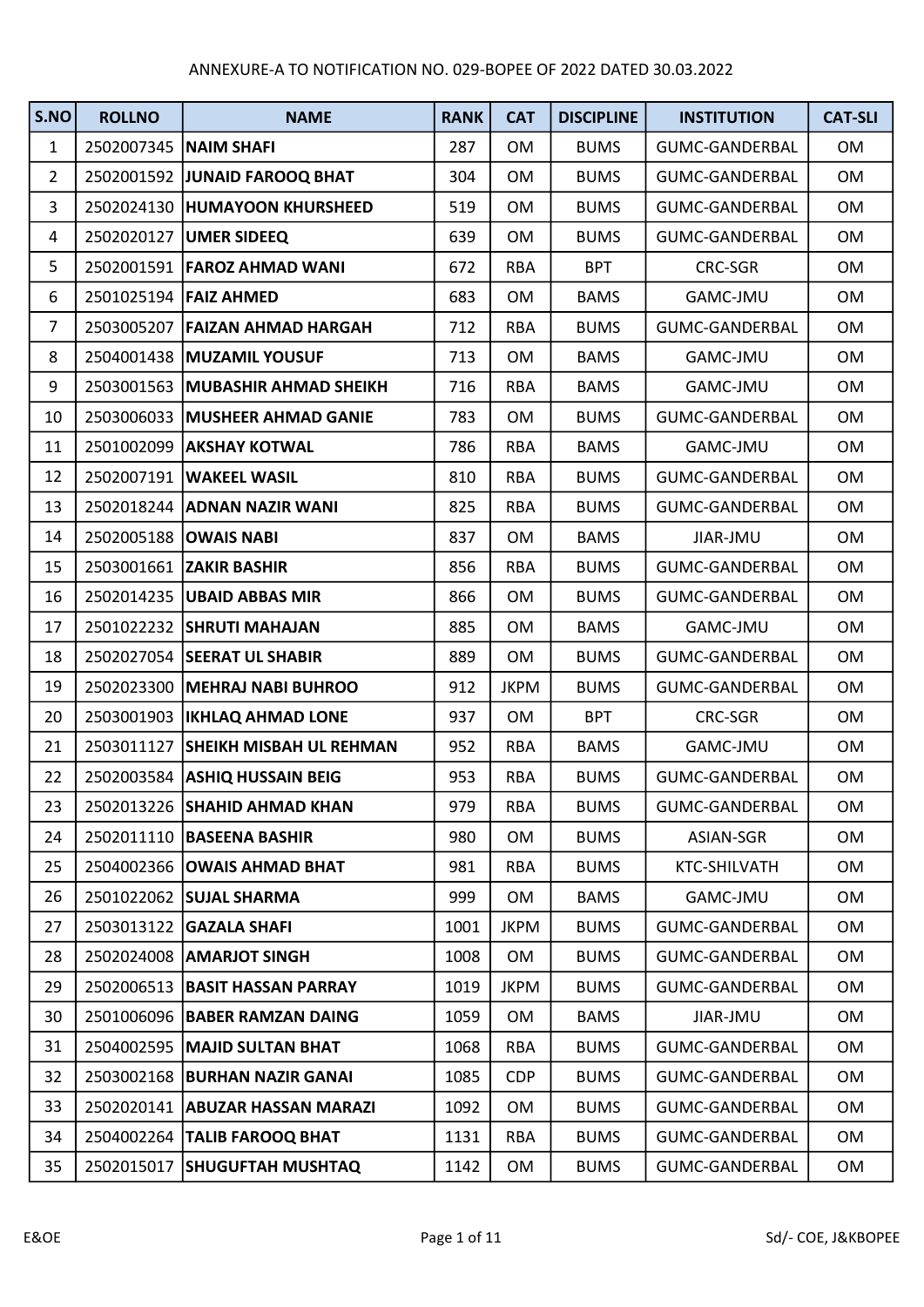| S.NO | <b>ROLLNO</b>         | <b>NAME</b>                       | <b>RANK</b> | <b>CAT</b>  | <b>DISCIPLINE</b> | <b>INSTITUTION</b>    | <b>CAT-SLI</b> |
|------|-----------------------|-----------------------------------|-------------|-------------|-------------------|-----------------------|----------------|
| 36   |                       | 2502020370   KAMRAN FAYAZ         | 1149        | <b>OM</b>   | <b>BUMS</b>       | GUMC-GANDERBAL        | <b>OM</b>      |
| 37   |                       | 2503004030 RAKSHANDA IQRAM        | 1152        | <b>OM</b>   | <b>BPT</b>        | CRC-SGR               | OM             |
| 38   |                       | 2502007432   FAZILA AMIN          | 1155        | <b>OM</b>   | <b>BUMS</b>       | GUMC-GANDERBAL        | OM             |
| 39   |                       | 2502001519 NAZIR AHMAD WANI       | 1156        | <b>OM</b>   | <b>BPT</b>        | CRC-SGR               | OM             |
| 40   |                       | 2503001451   BAZEEDA NISAR        | 1164        | <b>OM</b>   | <b>BAMS</b>       | GAMC-JMU              | OM             |
| 41   |                       | 2502003365 JAFFER HUSSAIN         | 1179        | OM          | <b>BUMS</b>       | GUMC-GANDERBAL        | OM             |
| 42   |                       | 2502017329   FAIZAN GULZAR        | 1184        | <b>OSC</b>  | <b>BUMS</b>       | GUMC-GANDERBAL        | OM             |
| 43   |                       | 2504003266 JUNAID RAFIQ MIR       | 1185        | <b>OM</b>   | <b>BUMS</b>       | GUMC-GANDERBAL        | OM             |
| 44   |                       | 2502004616   IFSHANA ZAHOOR       | 1186        | <b>OM</b>   | <b>BUMS</b>       | GUMC-GANDERBAL        | OM             |
| 45   |                       | 2501002289 MADHU SUDAN RATHORE    | 1203        | <b>RBA</b>  | <b>BAMS</b>       | GAMC-JMU              | OM             |
| 46   |                       | 2502010049 SHABIA MOHAMMAD        | 1209        | OM          | <b>BAMS</b>       | JIAR-JMU              | OM             |
| 47   | 2504001423 MIR AADIL  |                                   | 1210        | <b>RBA</b>  | <b>BAMS</b>       | GAMC-JMU              | OM             |
| 48   |                       | 2504001509   FOKEYA BINT E AASHIQ | 1216        | <b>OM</b>   | <b>BUMS</b>       | GUMC-GANDERBAL        | OM             |
| 49   | 2502004566 TAHIRA JAN |                                   | 1231        | P&B         | <b>BUMS</b>       | <b>KTC-SHILVATH</b>   | P&B            |
| 50   |                       | 2502021102 MIZNA JAVEED           | 1235        | <b>OM</b>   | <b>BAMS</b>       | JIAR-JMU              | OM             |
| 51   |                       | 2502001956   WAJIHA BATOOL        | 1239        | OM          | <b>BUMS</b>       | GUMC-GANDERBAL        | OM             |
| 52   |                       | 2501003041   DEEKSHA CHOUDHARY    | 1246        | <b>OM</b>   | <b>BAMS</b>       | GAMC-JMU              | OM             |
| 53   | 2502007133            | <b>YASMEENA SHABIR</b>            | 1256        | <b>OM</b>   | <b>BUMS</b>       | KTC-SHILVATH          | OM             |
| 54   |                       | 2502022142 SHAKIRA ASHRAF         | 1261        | <b>OM</b>   | <b>BAMS</b>       | GAMC-JMU              | OM             |
| 55   | 2502025343            | <b>AIMAN WANI</b>                 | 1273        | <b>OM</b>   | <b>BUMS</b>       | ASIAN-SGR             | OM             |
| 56   | 2502010431            | <b>SAHIB MUSHTAQ PARAY</b>        | 1275        | <b>RBA</b>  | <b>BUMS</b>       | GUMC-GANDERBAL        | <b>RBA</b>     |
| 57   |                       | 2502014296 YASRAB SHOWKAT         | 1282        | OM          | <b>BUMS</b>       | ASIAN-SGR             | OM             |
| 58   |                       | 2501004339 PRINKA THAKUR          | 1302        | <b>JKPM</b> | <b>BAMS</b>       | GAMC-JMU              | <b>OM</b>      |
| 59   | 2501006167            | <b>SHIVAM DOGRA</b>               | 1304        | <b>OSC</b>  | <b>BAMS</b>       | GAMC-JMU              | OM             |
| 60   |                       | 2501014100 SANDEEP SINGH KATOCH   | 1306        | <b>RBA</b>  | <b>BAMS</b>       | GAMC-JMU              | OM             |
| 61   | 2502013277            | <b>SALMA FAROOQ ZARGAR</b>        | 1311        | <b>OM</b>   | <b>BAMS</b>       | GAMC-JMU              | OM             |
| 62   |                       | 2502005300 HAMZA JAVID            | 1316        | <b>RBA</b>  | <b>BUMS</b>       | <b>GUMC-GANDERBAL</b> | <b>RBA</b>     |
| 63   |                       | 2501001099 SAKSHAM GUPTA          | 1326        | 0M          | <b>BAMS</b>       | GAMC-JMU              | OM             |
| 64   | 2501009330            | <b>IMRAN AYOUB</b>                | 1366        | <b>RBA</b>  | <b>BAMS</b>       | GAMC-JMU              | OM             |
| 65   | 2502001785            | <b>DANISH SHARIEF PIR</b>         | 1370        | OM          | <b>BAMS</b>       | GAMC-JMU              | OM             |
| 66   | 2504004218            | <b>HUMAIRA AKHTER</b>             | 1373        | <b>OM</b>   | <b>BUMS</b>       | ASIAN-SGR             | OM             |
| 67   | 2502015247            | <b>KHUSHBOO JAN</b>               | 1374        | <b>OM</b>   | <b>BAMS</b>       | JIAR-JMU              | OM             |
| 68   | 2502003503            | <b>JUNAID UL ISLAM</b>            | 1375        | <b>RBA</b>  | <b>BUMS</b>       | GUMC-GANDERBAL        | <b>RBA</b>     |
| 69   | 2501029023            | <b>ATHAR MUSHTAQ</b>              | 1381        | <b>OM</b>   | <b>BAMS</b>       | GAMC-JMU              | OM             |
| 70   | 2501011044            | <b>MEHRAN AJMAL NATNOO</b>        | 1385        | SP          | <b>BAMS</b>       | GAMC-JMU              | OM             |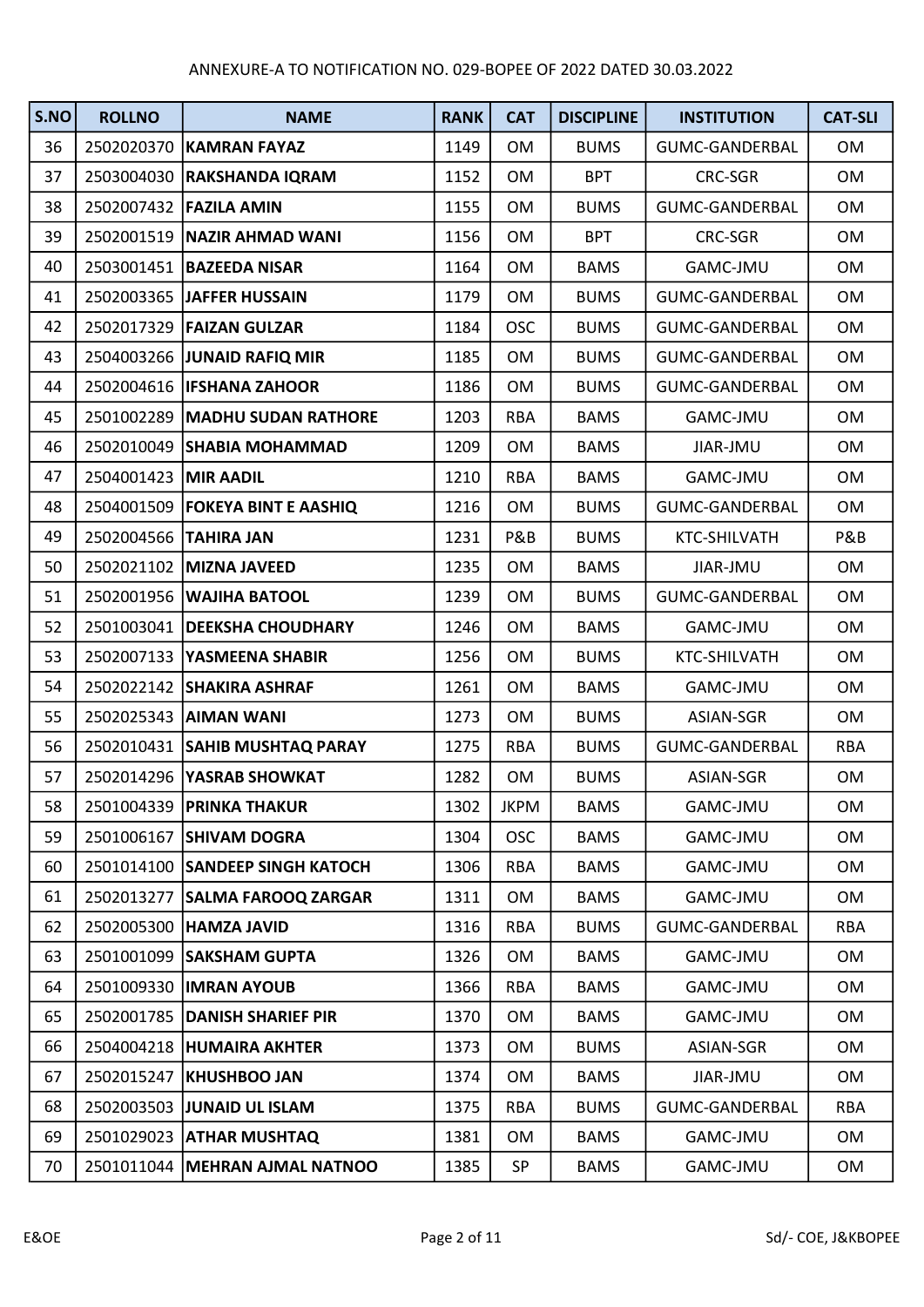| S.NO | <b>ROLLNO</b>        | <b>NAME</b>                          | <b>RANK</b> | <b>CAT</b>  | <b>DISCIPLINE</b> | <b>INSTITUTION</b>    | <b>CAT-SLI</b> |
|------|----------------------|--------------------------------------|-------------|-------------|-------------------|-----------------------|----------------|
| 71   |                      | 2501007294 DIVYANSH CHARAK           | 1387        | <b>OM</b>   | <b>BAMS</b>       | GAMC-JMU              | <b>OM</b>      |
| 72   | 2502001752           | <b>MOHSIN MUSHTAQ</b>                | 1395        | P&B         | <b>BAMS</b>       | GAMC-JMU              | OM             |
| 73   | 2502003136           | <b>MISBA SHAFI</b>                   | 1397        | <b>OM</b>   | <b>BUMS</b>       | ASIAN-SGR             | OM             |
| 74   | 2502024180 SIRAJ ALI |                                      | 1402        | <b>OM</b>   | <b>BAMS</b>       | GAMC-JMU              | OM             |
| 75   |                      | 2501025175   MEGHA GUPTA             | 1423        | <b>OM</b>   | <b>BAMS</b>       | GAMC-JMU              | OM             |
| 76   |                      | 2502010186   KHALID SAJAD            | 1458        | <b>RBA</b>  | <b>BUMS</b>       | GUMC-GANDERBAL        | <b>RBA</b>     |
| 77   | 2502026083           | <b>MOHSIN MUSHTAQ</b>                | 1466        | <b>RBA</b>  | <b>BAMS</b>       | GAMC-JMU              | <b>RBA</b>     |
| 78   |                      | 2503001012   SAQIB HUSSAIN           | 1474        | <b>RBA</b>  | <b>BAMS</b>       | GAMC-JMU              | <b>RBA</b>     |
| 79   |                      | 2501003403 TANISHA GUPTA             | 1484        | <b>OM</b>   | <b>BAMS</b>       | JIAR-JMU              | OM             |
| 80   |                      | 2502023169 SHANEEBA JALAL            | 1485        | <b>OM</b>   | <b>BPT</b>        | CRC-SGR               | OM             |
| 81   | 2502007176           | <b>MUDASIR RAMZAN GANIE</b>          | 1488        | <b>RBA</b>  | <b>BUMS</b>       | <b>GUMC-GANDERBAL</b> | <b>RBA</b>     |
| 82   |                      | 2503001094 JAZIBAH JAVAID            | 1499        | <b>OM</b>   | <b>BUMS</b>       | KTC-SHILVATH          | OM             |
| 83   | 2502013375           | <b>PRINCE RAZZA MIR</b>              | 1503        | <b>RBA</b>  | <b>BAMS</b>       | GAMC-JMU              | <b>RBA</b>     |
| 84   |                      | 2504003722   TOIBA FEROZ             | 1526        | <b>OM</b>   | <b>BAMS</b>       | JIAR-JMU              | OM             |
| 85   |                      | 2501002066   PRATHAMVIR SINGH JAMWAL | 1533        | <b>OM</b>   | <b>BAMS</b>       | JIAR-JMU              | OM             |
| 86   |                      | 2501010215 RADHIKA SHARMA            | 1538        | OM          | <b>BAMS</b>       | JIAR-JMU              | OM             |
| 87   |                      | 2504003226   AZRA AMIN ZARGAR        | 1549        | <b>OM</b>   | <b>BUMS</b>       | KTC-SHILVATH          | OM             |
| 88   | 2501001347           | <b>PRAGATI GUPTA</b>                 | 1551        | <b>OM</b>   | <b>BAMS</b>       | JIAR-JMU              | OM             |
| 89   |                      | 2503001349 MYSER MAJEED MALIK        | 1555        | <b>RBA</b>  | <b>BAMS</b>       | JIAR-JMU              | OM             |
| 90   | 2501001463           | <b>AKSHITA SHARMA</b>                | 1559        | <b>RBA</b>  | <b>BAMS</b>       | GAMC-JMU              | <b>RBA</b>     |
| 91   |                      | 2503007090 AFSHANA RAHMAN            | 1563        | <b>OM</b>   | <b>BUMS</b>       | KTC-SHILVATH          | OM             |
| 92   |                      | 2503010027   HARIS IBNI HAMID        | 1573        | OM          | <b>BUMS</b>       | KTC-SHILVATH          | OM             |
| 93   |                      | 2501020208   VISHALI SAINI           | 1585        | <b>JKPM</b> | <b>BAMS</b>       | GAMC-JMU              | <b>JKPM</b>    |
| 94   |                      | 2501001006 SIMRAN SADOTRA            | 1586        | <b>OM</b>   | <b>BAMS</b>       | JIAR-JMU              | OM             |
| 95   | 2502013413           | <b>AROOBA BASHIR</b>                 | 1619        | OM          | <b>BUMS</b>       | KTC-SHILVATH          | OM             |
| 96   | 2504001837           | <b>ZAHID BASHIR WAR</b>              | 1628        | <b>RBA</b>  | <b>BAMS</b>       | GAMC-JMU              | <b>RBA</b>     |
| 97   | 2501008245           | <b>RUTBA JEE</b>                     | 1638        | <b>RBA</b>  | <b>BAMS</b>       | GAMC-JMU              | <b>RBA</b>     |
| 98   |                      | 2503001395 SUIBA JAHANGIR            | 1644        | 0M          | <b>BPT</b>        | CRC-SGR               | OM             |
| 99   | 2501008149           | <b>TAHIR MEHMOOD</b>                 | 1651        | <b>PSP</b>  | <b>BAMS</b>       | GAMC-JMU              | <b>PSP</b>     |
| 100  | 2504003442           | <b>ADFAR HASHIM</b>                  | 1652        | <b>RBA</b>  | <b>BPT</b>        | CRC-SGR               | OM             |
| 101  | 2501008311           | <b>IMRAN WAHID</b>                   | 1653        | <b>PSP</b>  | <b>BAMS</b>       | GAMC-JMU              | <b>PSP</b>     |
| 102  |                      | 2502003194 SHAGUFTA BANO             | 1662        | <b>RBA</b>  | <b>BUMS</b>       | KTC-SHILVATH          | OM             |
| 103  |                      | 2502007239 SAFEENA REHMAN            | 1673        | <b>RBA</b>  | <b>BUMS</b>       | ASIAN-SGR             | OM             |
| 104  | 2503010177           | <b>ENABAT NISA</b>                   | 1687        | <b>OM</b>   | <b>BPT</b>        | CRC-SGR               | OM             |
| 105  | 2501025224           | <b>AAQIB JAVEED MALIK</b>            | 1688        | RBA         | <b>BAMS</b>       | JIAR-JMU              | OM             |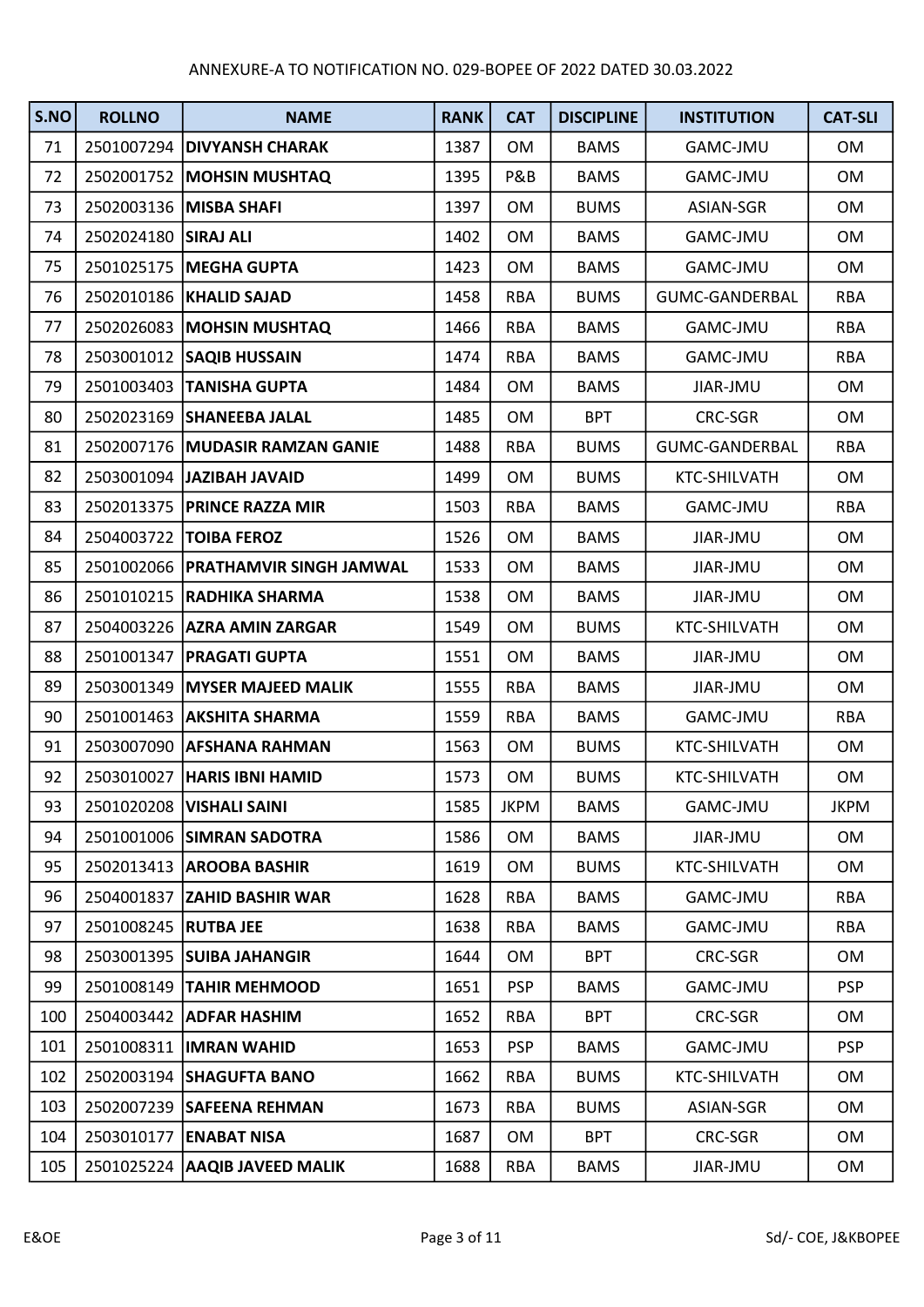| S.NO | <b>ROLLNO</b> | <b>NAME</b>                        | <b>RANK</b> | <b>CAT</b>  | <b>DISCIPLINE</b> | <b>INSTITUTION</b> | <b>CAT-SLI</b> |
|------|---------------|------------------------------------|-------------|-------------|-------------------|--------------------|----------------|
| 106  |               | 2501016095   HARSHITA SHARMA       | 1690        | <b>OM</b>   | <b>BAMS</b>       | JIAR-JMU           | <b>OM</b>      |
| 107  | 2502009135    | <b>AUQIB MUSHTAQ MALIK</b>         | 1692        | <b>OM</b>   | <b>BUMS</b>       | KTC-SHILVATH       | OM             |
| 108  | 2501009108    | <b>HUMAIRA TARIQ MIR</b>           | 1700        | <b>JKPM</b> | <b>BAMS</b>       | JIAR-JMU           | OM             |
| 109  |               | 2501013092 NIHARIKA RAJPUT         | 1711        | OM          | <b>BAMS</b>       | JIAR-JMU           | OM             |
| 110  |               | 2503009093 MISBA ASHRAF            | 1715        | <b>OM</b>   | <b>BPT</b>        | CRC-SGR            | OM             |
| 111  |               | 2502010280 AAQIB AHMAD BHAT        | 1739        | <b>RBA</b>  | <b>BPT</b>        | CRC-SGR            | OM             |
| 112  | 2503001817    | <b>HUZAIF AHMAD SHAH</b>           | 1746        | <b>RBA</b>  | <b>BAMS</b>       | JIAR-JMU           | OM             |
| 113  |               | 2503008114 AROUBA MANZOOR          | 1756        | P&B         | <b>BUMS</b>       | ASIAN-SGR          | P&B            |
| 114  |               | 2503001174 SEERAT YOUSUF BHAT      | 1757        | <b>OM</b>   | <b>BUMS</b>       | ASIAN-SGR          | OM             |
| 115  |               | 2503009070 ANISA RASHID            | 1760        | <b>OM</b>   | <b>BUMS</b>       | ASIAN-SGR          | OM             |
| 116  | 2502023305    | <b>MUSHAFIQ MUSHTAQ</b>            | 1772        | <b>RBA</b>  | <b>BUMS</b>       | ASIAN-SGR          | OM             |
| 117  | 2501004364    | <b>KHUSHBOO SINGH CHIB</b>         | 1776        | <b>RBA</b>  | <b>BAMS</b>       | JIAR-JMU           | OM             |
| 118  | 2502024213    | <b>AMANIA SHOWKAT</b>              | 1778        | <b>OM</b>   | <b>BUMS</b>       | ASIAN-SGR          | OM             |
| 119  |               | 2501028185 AALIMA MAHZOOZ          | 1783        | <b>OM</b>   | <b>BPT</b>        | CRC-SGR            | OM             |
| 120  | 2502003183    | <b>UNNAAB SUGRA</b>                | 1792        | <b>OM</b>   | <b>BUMS</b>       | KTC-SHILVATH       | OM             |
| 121  |               | 2501011210   URBI SHARMA           | 1805        | OM          | <b>BAMS</b>       | JIAR-JMU           | OM             |
| 122  |               | 2502022228 MOHAMMAD ISRAFEEL MALIK | 1807        | <b>RBA</b>  | <b>BUMS</b>       | KTC-SHILVATH       | OM             |
| 123  | 2502010271    | <b>AKHTER RASOOL WANI</b>          | 1809        | <b>OM</b>   | <b>BAMS</b>       | JIAR-JMU           | OM             |
| 124  |               | 2501015124 MENAL VERMA             | 1813        | <b>OSC</b>  | <b>BAMS</b>       | JIAR-JMU           | OM             |
| 125  | 2503005087    | <b>TABINDA TARIQ</b>               | 1823        | <b>OM</b>   | <b>BUMS</b>       | KTC-SHILVATH       | OM             |
| 126  | 2501009357    | NIHAR VIJAY RAJPUROHIT             | 1836        | <b>EWS</b>  | <b>BAMS</b>       | GAMC-JMU           | EWS            |
| 127  |               | 2504001250 SABREENA HAMID          | 1837        | <b>RBA</b>  | <b>BUMS</b>       | KTC-SHILVATH       | OM             |
| 128  |               | 2503002586   FIZA ZAHOOR           | 1842        | <b>OM</b>   | <b>BUMS</b>       | KTC-SHILVATH       | <b>OM</b>      |
| 129  | 2502007109    | <b>RAFAQAT KHALIQ LONE</b>         | 1843        | <b>PSP</b>  | <b>BAMS</b>       | JIAR-JMU           | OM             |
| 130  | 2501004306    | <b>VAISHNAVI GUPTA</b>             | 1851        | OM          | <b>BAMS</b>       | JIAR-JMU           | OM             |
| 131  | 2502011129    | MUHAMMAD ZAIN UL AABDIN            | 1861        | <b>OM</b>   | <b>BUMS</b>       | KTC-SHILVATH       | OM             |
| 132  | 2503004301    | <b>MEHER AZIZ</b>                  | 1865        | <b>RBA</b>  | <b>BPT</b>        | CRC-SGR            | OM             |
| 133  | 2502022317    | <b>MUNTAHA IQBAL</b>               | 1873        | 0M          | <b>BAMS</b>       | JIAR-JMU           | OM             |
| 134  | 2503001855    | <b>DAWOOD BASHIR</b>               | 1876        | <b>OM</b>   | <b>BAMS</b>       | JIAR-JMU           | OM             |
| 135  | 2503009078    | <b>AUNFA GULZAR</b>                | 1884        | <b>JKPM</b> | <b>BAMS</b>       | JIAR-JMU           | OM             |
| 136  | 2501017062    | <b>AISHA TANVEER</b>               | 1885        | <b>RBA</b>  | <b>BAMS</b>       | JIAR-JMU           | OM             |
| 137  |               | 2504001842 AAYAT AMIN PUKHTA       | 1895        | <b>OM</b>   | <b>BUMS</b>       | KTC-SHILVATH       | OM             |
| 138  |               | 2502017396   NAZISH NIYAZ          | 1896        | SP          | <b>BUMS</b>       | GUMC-GANDERBAL     | SP             |
| 139  | 2503001315    | <b>SUHEEB IMTIYAZ</b>              | 1904        | <b>RBA</b>  | <b>BAMS</b>       | JIAR-JMU           | OM             |
| 140  |               | 2501006170 SAPANA VERMA            | 1907        | <b>OSC</b>  | <b>BAMS</b>       | GAMC-JMU           | <b>OSC</b>     |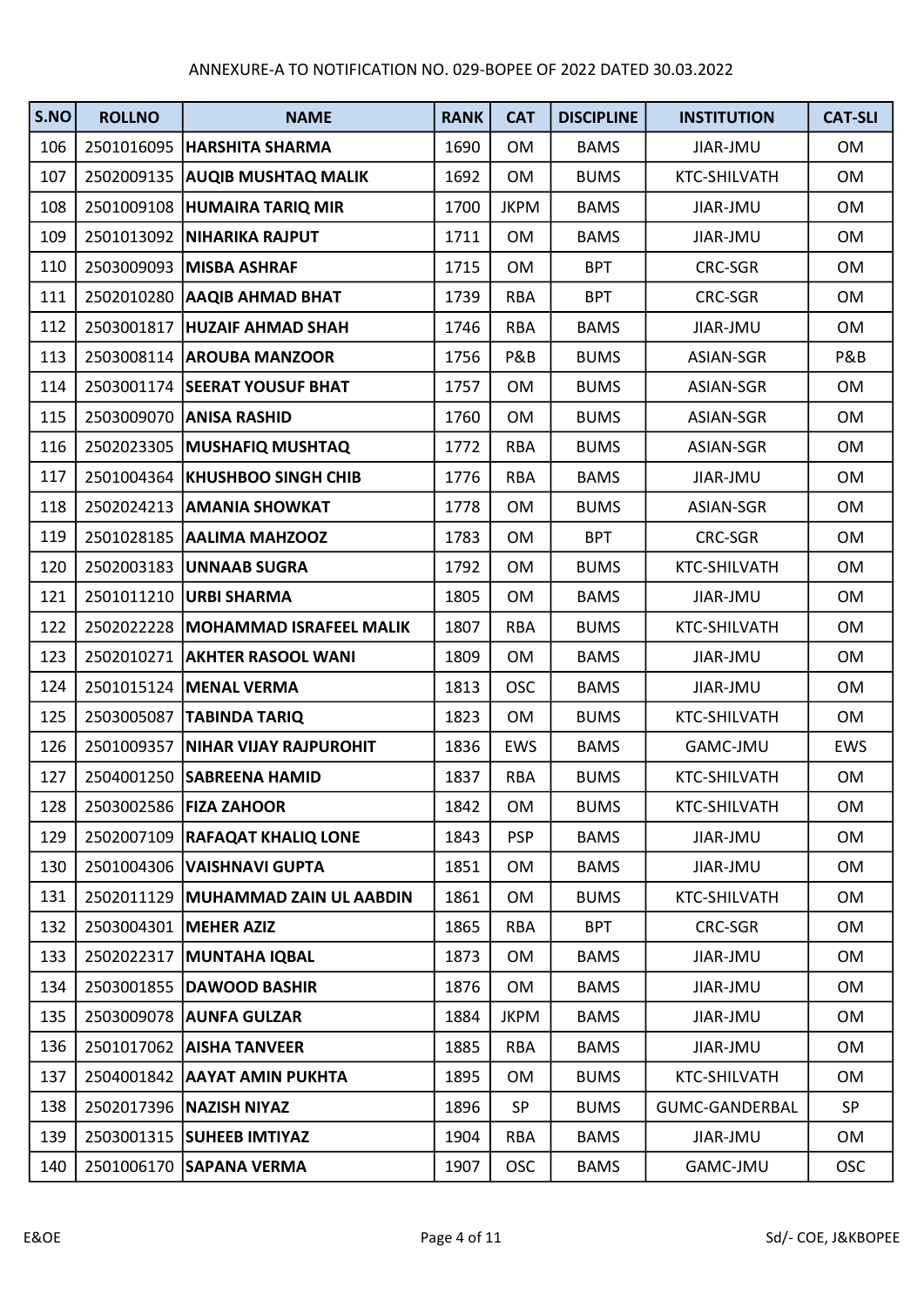| S.NO | <b>ROLLNO</b>          | <b>NAME</b>                     | <b>RANK</b> | <b>CAT</b>  | <b>DISCIPLINE</b> | <b>INSTITUTION</b>  | <b>CAT-SLI</b> |
|------|------------------------|---------------------------------|-------------|-------------|-------------------|---------------------|----------------|
| 141  |                        | 2502003848   MEHRAJ UD DIN DAR  | 1926        | <b>OM</b>   | <b>BUMS</b>       | <b>KTC-SHILVATH</b> | OM             |
| 142  | 2502016125             | JAVEED AHMAD GANAYEE            | 1941        | <b>RBA</b>  | <b>BPT</b>        | CRC-SGR             | <b>RBA</b>     |
| 143  | 2501027207             | <b>CHETANA SHARMA</b>           | 1944        | <b>OM</b>   | <b>BAMS</b>       | JIAR-JMU            | OM             |
| 144  |                        | 2503012052 SADFI GULZAR         | 1945        | <b>OM</b>   | <b>BAMS</b>       | JIAR-JMU            | OM             |
| 145  |                        | 2501004411   DALJEET SINGH      | 1948        | <b>RBA</b>  | <b>BPT</b>        | <b>CRC-SGR</b>      | <b>RBA</b>     |
| 146  |                        | 2504003109   FARKHANDA ZAHOOR   | 1957        | <b>OM</b>   | <b>BUMS</b>       | KTC-SHILVATH        | OM             |
| 147  |                        | 2504002465   ADFAR RASHID       | 1958        | <b>RBA</b>  | <b>BUMS</b>       | KTC-SHILVATH        | OM             |
| 148  |                        | 2503008186 AIYAZ NISAR          | 1961        | <b>OM</b>   | <b>BUMS</b>       | KTC-SHILVATH        | OM             |
| 149  |                        | 2502012079 RUTBA JAHAN          | 1965        | <b>OM</b>   | <b>BUMS</b>       | ASIAN-SGR           | OM             |
| 150  | 2503013145             | <b>BARZA MEHRAJ</b>             | 1969        | <b>OM</b>   | <b>BUMS</b>       | ASIAN-SGR           | OM             |
| 151  | 2502025195   FAIQA JAN |                                 | 1988        | <b>OM</b>   | <b>BUMS</b>       | KTC-SHILVATH        | OM             |
| 152  | 2504001915             | <b>BAZILA SHAFI</b>             | 1992        | <b>OM</b>   | <b>BAMS</b>       | JIAR-JMU            | OM             |
| 153  | 2503001323             | <b>TAJALA ATIQ</b>              | 1997        | <b>RBA</b>  | <b>BUMS</b>       | KTC-SHILVATH        | OM             |
| 154  |                        | 2501025213 SHRUTI MANHAS        | 2001        | <b>RBA</b>  | <b>BAMS</b>       | JIAR-JMU            | OM             |
| 155  |                        | 2501007116   ASHWANI KUMAR      | 2002        | <b>EWS</b>  | <b>BAMS</b>       | GAMC-JMU            | <b>EWS</b>     |
| 156  |                        | 2503003282   UZMA HAMID         | 2004        | OM          | <b>BAMS</b>       | JIAR-JMU            | OM             |
| 157  |                        | 2501023036 SANYOGITA VERMA      | 2007        | <b>RBA</b>  | <b>BAMS</b>       | JIAR-JMU            | OM             |
| 158  | 2503002499             | <b>SHABIR AHMAD AHANGAR</b>     | 2033        | <b>OSC</b>  | <b>BAMS</b>       | GAMC-JMU            | <b>OSC</b>     |
| 159  |                        | 2503003170 AASIMAH IQBAL        | 2049        | <b>RBA</b>  | <b>BUMS</b>       | KTC-SHILVATH        | OM             |
| 160  |                        | 2501018076  IZAT FATIMA         | 2050        | <b>RBA</b>  | <b>BAMS</b>       | JIAR-JMU            | OM             |
| 161  |                        | 2503002204 ADEENA AHMAD         | 2055        | SP          | <b>BAMS</b>       | GAMC-JMU            | SP             |
| 162  |                        | 2501007222   PREETI SHARMA      | 2056        | <b>JKPM</b> | <b>BAMS</b>       | JIAR-JMU            | OM             |
| 163  |                        | 2503013099   FAHEEM IQBAL MALIK | 2068        | <b>RBA</b>  | <b>BAMS</b>       | JIAR-JMU            | <b>OM</b>      |
| 164  | 2502023117             | <b>SABA NAZIR</b>               | 2069        | <b>JKPM</b> | <b>BAMS</b>       | JIAR-JMU            | OM             |
| 165  | 2501022040             | <b>QAREENA BUSTAAN</b>          | 2071        | <b>RBA</b>  | <b>BAMS</b>       | JIAR-JMU            | OM             |
| 166  | 2503005244             | <b>SUHAIL YOUSUF</b>            | 2073        | <b>RBA</b>  | <b>BUMS</b>       | KTC-SHILVATH        | OM             |
| 167  | 2502021394             | <b>RUKSHA JAVID</b>             | 2087        | <b>OM</b>   | <b>BUMS</b>       | KTC-SHILVATH        | OM             |
| 168  |                        | 2501021084 BASEEM BUTT          | 2089        | <b>EWS</b>  | <b>BAMS</b>       | GAMC-JMU            | EWS            |
| 169  | 2501004163             | <b>SHREYA RANDHAWA</b>          | 2099        | <b>JKPM</b> | <b>BAMS</b>       | JIAR-JMU            | OM             |
| 170  | 2503005121             | <b>MALIK ANEESA JAN</b>         | 2101        | <b>RBA</b>  | <b>BAMS</b>       | JIAR-JMU            | OM             |
| 171  | 2501015132             | <b>BHAWANI SHARMA</b>           | 2115        | <b>OM</b>   | <b>BAMS</b>       | JIAR-JMU            | OM             |
| 172  | 2501012131             | <b>SEHRISH MEHRAJ</b>           | 2118        | <b>OSC</b>  | <b>BUMS</b>       | GUMC-GANDERBAL      | <b>OSC</b>     |
| 173  | 2502002072             | <b>INAYAT BASHIR</b>            | 2121        | <b>RBA</b>  | <b>BUMS</b>       | KTC-SHILVATH        | OM             |
| 174  | 2504003500             | <b>MEHVISH ALI DAR</b>          | 2132        | <b>OM</b>   | <b>BUMS</b>       | KTC-SHILVATH        | OM             |
| 175  | 2501019020             | <b>MOHD ZABAIR KHAN</b>         | 2133        | <b>CDP</b>  | <b>BUMS</b>       | GUMC-GANDERBAL      | <b>CDP</b>     |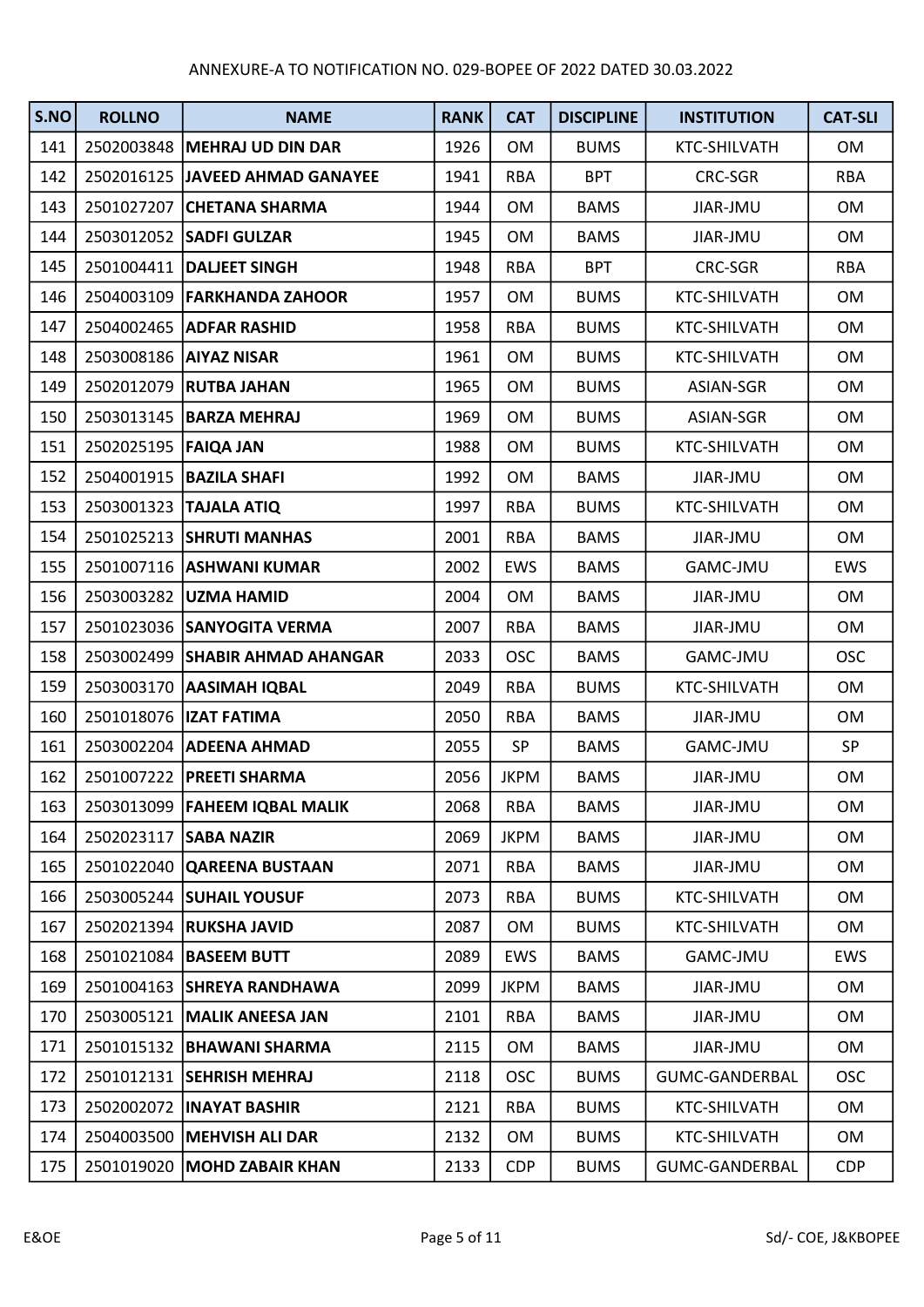| S.NO | <b>ROLLNO</b>         | <b>NAME</b>                       | <b>RANK</b> | <b>CAT</b>  | <b>DISCIPLINE</b> | <b>INSTITUTION</b> | <b>CAT-SLI</b> |
|------|-----------------------|-----------------------------------|-------------|-------------|-------------------|--------------------|----------------|
| 176  |                       | 2502021080   YASIR MUSHTAQ        | 2134        | <b>RBA</b>  | <b>BAMS</b>       | JIAR-JMU           | <b>OM</b>      |
| 177  | 2503013137            | <b>ISHTIYAQ AHMAD BHAT</b>        | 2135        | <b>RBA</b>  | <b>BUMS</b>       | KTC-SHILVATH       | OM             |
| 178  | 2502018026            | <b>SAIKA ASHRAF</b>               | 2137        | <b>OM</b>   | <b>BAMS</b>       | JIAR-JMU           | OM             |
| 179  | 2502025150 SYED BASIT |                                   | 2149        | <b>OM</b>   | <b>BUMS</b>       | ASIAN-SGR          | OM             |
| 180  |                       | 2503001031 SAIMA NAZIR            | 2160        | <b>RBA</b>  | <b>BUMS</b>       | KTC-SHILVATH       | OM             |
| 181  |                       | 2502011081 MAHEEN MAJID           | 2166        | OM          | <b>BUMS</b>       | KTC-SHILVATH       | OM             |
| 182  | 2501015042            | <b>MUSHARAF AFTAB</b>             | 2172        | EWS         | <b>BAMS</b>       | GAMC-JMU           | EWS            |
| 183  |                       | 2503004283 AUMAID FAYAZ DEKA      | 2173        | <b>RBA</b>  | <b>BUMS</b>       | KTC-SHILVATH       | OM             |
| 184  |                       | 2502017375 SHAYESTA SHAFI         | 2179        | <b>OM</b>   | <b>BUMS</b>       | KTC-SHILVATH       | OM             |
| 185  | 2502021363 RIFAT NABI |                                   | 2184        | <b>RBA</b>  | <b>BAMS</b>       | JIAR-JMU           | OM             |
| 186  | 2501028197            | <b>SUMMY JAN</b>                  | 2198        | <b>RBA</b>  | <b>BAMS</b>       | JIAR-JMU           | OM             |
| 187  |                       | 2502018300 MUSKAN FAROOQ          | 2205        | <b>OM</b>   | <b>BUMS</b>       | ASIAN-SGR          | OM             |
| 188  |                       | 2503009084   ROMANA ZAHOOR        | 2208        | <b>RBA</b>  | <b>BUMS</b>       | KTC-SHILVATH       | OM             |
| 189  |                       | 2502006343 SHEIKH MUNEEB UL FEROZ | 2217        | <b>RBA</b>  | <b>BAMS</b>       | JIAR-JMU           | OM             |
| 190  |                       | 2501024059 SURENSHI SHARMA        | 2225        | <b>JKPM</b> | <b>BAMS</b>       | JIAR-JMU           | OM             |
| 191  |                       | 2504002201 AFSHANA SULTAN         | 2228        | OM          | <b>BUMS</b>       | KTC-SHILVATH       | OM             |
| 192  | 2501021177            | <b>PARAS SHARMA</b>               | 2229        | <b>OM</b>   | <b>BAMS</b>       | JIAR-JMU           | OM             |
| 193  |                       | 2503001368 MEHNAZ UL AIJAZ        | 2237        | <b>RBA</b>  | <b>BUMS</b>       | KTC-SHILVATH       | OM             |
| 194  |                       | 2502025003 AAFAQ MANZOOR          | 2241        | <b>RBA</b>  | <b>BAMS</b>       | JIAR-JMU           | OM             |
| 195  |                       | 2503002392   BASIT YOUSUF ITOO    | 2245        | <b>RBA</b>  | <b>BUMS</b>       | KTC-SHILVATH       | OM             |
| 196  | 2502010259            | <b>SADAF BILAL</b>                | 2248        | <b>JKPM</b> | <b>BPT</b>        | JCP-JMU            | OM             |
| 197  |                       | 2503007163   IKHLAQ AMIN BHAT     | 2251        | <b>JKPM</b> | <b>BUMS</b>       | ASIAN-SGR          | OM             |
| 198  |                       | 2503007198 MUNAZA NAZIR           | 2258        | <b>RBA</b>  | <b>BUMS</b>       | KTC-SHILVATH       | <b>OM</b>      |
| 199  |                       | 2501010288 MOHD HAZAFA            | 2259        | <b>ST</b>   | <b>BAMS</b>       | GAMC-JMU           | <b>ST</b>      |
| 200  | 2502004722            | <b>SARMAD FAYAZ</b>               | 2261        | P&B         | <b>BUMS</b>       | KTC-SHILVATH       | P&B            |
| 201  | 2503010123            | <b>TAJAMUL ISLAM KHAN GOJER</b>   | 2281        | <b>ST</b>   | <b>BUMS</b>       | GUMC-GANDERBAL     | <b>ST</b>      |
| 202  | 2502024388            | <b>MUSKAN HABIB</b>               | 2296        | <b>OSC</b>  | <b>BUMS</b>       | GUMC-GANDERBAL     | <b>OSC</b>     |
| 203  |                       | 2503002617 ARBEENA MANZOOR        | 2305        | P&B         | <b>BUMS</b>       | KTC-SHILVATH       | P&B            |
| 204  | 2501012204            | <b>PREETI THAKUR</b>              | 2307        | <b>OM</b>   | <b>BAMS</b>       | JIAR-JMU           | OM             |
| 205  | 2501010020            | <b>EVA SHARMA</b>                 | 2319        | OM          | <b>BAMS</b>       | JIAR-JMU           | OM             |
| 206  | 2504002638            | <b>MUSKAAN REYAZ</b>              | 2325        | <b>OM</b>   | <b>BUMS</b>       | KTC-SHILVATH       | OM             |
| 207  |                       | 2501008148 KUNIKA RAJPUT          | 2327        | <b>RBA</b>  | <b>BAMS</b>       | JIAR-JMU           | OM             |
| 208  | 2501011297            | <b>PANKAJ SINGH</b>               | 2336        | ALC/IB      | <b>BAMS</b>       | GAMC-JMU           | ALC/IB         |
| 209  | 2501021113            | <b>ANJALE THAKUR</b>              | 2347        | <b>RBA</b>  | <b>BAMS</b>       | JIAR-JMU           | OM             |
| 210  | 2501025124            | <b>DIXIT SUMBRIA</b>              | 2348        | RBA         | <b>BAMS</b>       | JIAR-JMU           | OM             |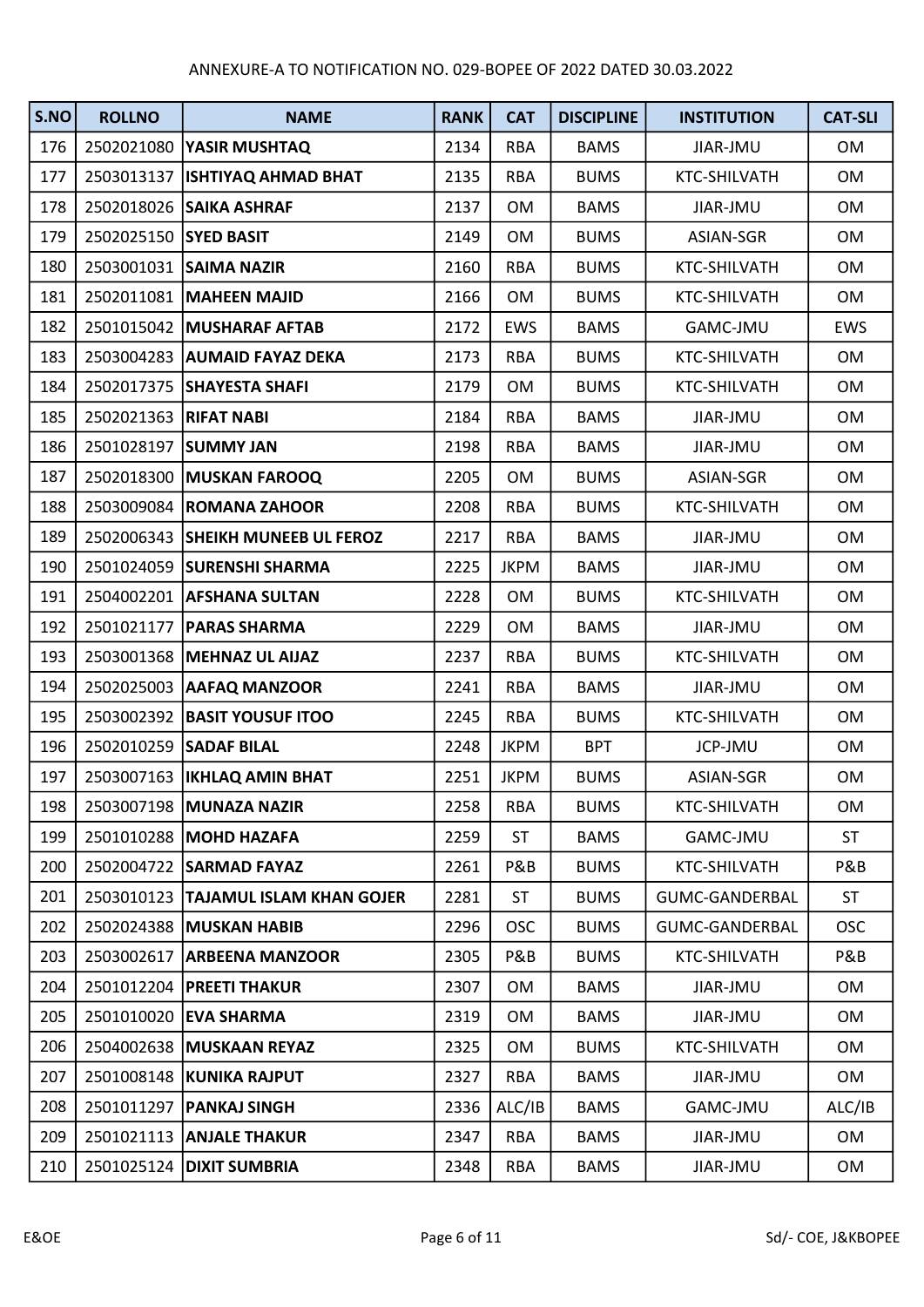| S.NO | <b>ROLLNO</b>           | <b>NAME</b>                       | <b>RANK</b> | <b>CAT</b>  | <b>DISCIPLINE</b> | <b>INSTITUTION</b>    | <b>CAT-SLI</b> |
|------|-------------------------|-----------------------------------|-------------|-------------|-------------------|-----------------------|----------------|
| 211  |                         | 2503009125  TANZEELA TABASUM      | 2357        | <b>OM</b>   | <b>BUMS</b>       | KTC-SHILVATH          | OM             |
| 212  |                         | 2502016126   INSHA RASHID         | 2363        | <b>OSC</b>  | <b>BUMS</b>       | GUMC-GANDERBAL        | <b>OSC</b>     |
| 213  | 2501010167              | <b>PRIYA DEVI</b>                 | 2364        | <b>CDP</b>  | <b>BUMS</b>       | GUMC-GANDERBAL        | <b>CDP</b>     |
| 214  |                         | 2501002281 SHEETAL SHARMA         | 2365        | <b>OM</b>   | <b>BPT</b>        | JCP-JMU               | OM             |
| 215  |                         | 2504001580 SANA FAROOQ            | 2383        | <b>OM</b>   | <b>BUMS</b>       | KTC-SHILVATH          | OM             |
| 216  |                         | 2501002266 ANTRAGYA MAHAJAN       | 2387        | <b>OM</b>   | <b>BUMS</b>       | KTC-SHILVATH          | OM             |
| 217  | 2504001091              | <b>AZHAR MAHMOOD MIR</b>          | 2409        | <b>PSP</b>  | <b>BUMS</b>       | <b>GUMC-GANDERBAL</b> | <b>PSP</b>     |
| 218  | 2501009209              | <b>SAHIL SHARMA</b>               | 2410        | <b>EWS</b>  | <b>BPT</b>        | JCP-JMU               | <b>OM</b>      |
| 219  |                         | 2501004256   AKARSHIT KARLOOPIA   | 2411        | SC          | <b>BAMS</b>       | GAMC-JMU              | <b>SC</b>      |
| 220  |                         | 2502005570 MIR UBHAT GAZZALI      | 2413        | <b>OM</b>   | <b>BPT</b>        | JCP-JMU               | OM             |
| 221  | 2501024215              | <b>SHUBHAM MANHAS</b>             | 2415        | OM          | <b>BPT</b>        | JCP-JMU               | OM             |
| 222  |                         | 2502010342 SANA BASHIR            | 2425        | <b>OSC</b>  | <b>BUMS</b>       | ASIAN-SGR             | OM             |
| 223  |                         | 2503006044 TAJALEE FAROOQ         | 2434        | <b>OM</b>   | <b>BUMS</b>       | KTC-SHILVATH          | OM             |
| 224  |                         | 2501020050 SARGAM KOTWAL          | 2437        | OM          | <b>BPT</b>        | <b>JCP-JMU</b>        | OM             |
| 225  |                         | 2501011031 JANVI CHANDEL          | 2438        | <b>OSC</b>  | <b>BPT</b>        | JCP-JMU               | OM             |
| 226  |                         | 2501024049   BHAVANA SHARMA       | 2446        | <b>RBA</b>  | <b>BPT</b>        | <b>JCP-JMU</b>        | OM             |
| 227  |                         | 2503003162   TABASUM SIDIQ        | 2447        | <b>RBA</b>  | <b>BPT</b>        | <b>JCP-JMU</b>        | OM             |
| 228  | 2502014377              | <b>BHAT FAIKA</b>                 | 2467        | <b>OM</b>   | <b>BUMS</b>       | ASIAN-SGR             | OM             |
| 229  |                         | 2501027248 TANIYA GUPTA           | 2470        | EWS         | <b>BAMS</b>       | GAMC-JMU              | EWS            |
| 230  |                         | 2501001205   MEHAK SHARMA         | 2472        | <b>OM</b>   | <b>BPT</b>        | JCP-JMU               | OM             |
| 231  | 2504003548              | <b>NIDA NASEER</b>                | 2477        | <b>RBA</b>  | <b>BUMS</b>       | ASIAN-SGR             | OM             |
| 232  |                         | 2502010014 SUMERA MANZOOR         | 2482        | <b>RBA</b>  | <b>BUMS</b>       | KTC-SHILVATH          | OM             |
| 233  |                         | 2501001551 RUHANA INBASAT         | 2483        | <b>RBA</b>  | <b>BUMS</b>       | KTC-SHILVATH          | <b>OM</b>      |
| 234  |                         | 2501029040 SAYED RASHID UL HUSSAN | 2490        | <b>PSP</b>  | <b>BAMS</b>       | GAMC-JMU              | <b>PSP</b>     |
| 235  | 2502028083              | <b>SHADA AKBAR</b>                | 2491        | <b>RBA</b>  | <b>BUMS</b>       | ASIAN-SGR             | OM             |
| 236  |                         | 2501012126   MANJEET BANNOTRA     | 2503        | <b>SC</b>   | <b>BAMS</b>       | GAMC-JMU              | <b>SC</b>      |
| 237  | 2501024323              | <b>TAZKIA NABI</b>                | 2507        | <b>RBA</b>  | <b>BUMS</b>       | <b>KTC-SHILVATH</b>   | OM             |
| 238  | 2502020180   FIZA FAYAZ |                                   | 2510        | SP          | <b>BUMS</b>       | KTC-SHILVATH          | OM             |
| 239  | 2502005651              | <b>ROSHEN ARA</b>                 | 2516        | <b>JKPM</b> | <b>BUMS</b>       | KTC-SHILVATH          | OM             |
| 240  | 2501002280              | <b>AKANKASHA CHOUDHARY</b>        | 2522        | <b>JKPM</b> | <b>BPT</b>        | JCP-JMU               | OM             |
| 241  |                         | 2502003386 ARSALAN KHALIQ         | 2536        | <b>OM</b>   | <b>BUMS</b>       | KTC-SHILVATH          | OM             |
| 242  |                         | 2502004034 AALA MUAZIM MANZOOR    | 2537        | <b>OM</b>   | <b>BUMS</b>       | KTC-SHILVATH          | OM             |
| 243  |                         | 2501009240   MADHU SHARMA         | 2540        | 0M          | <b>BUMS</b>       | KTC-SHILVATH          | OM             |
| 244  |                         | 2501013130 AMIT SINGH KOTWAL      | 2545        | <b>OM</b>   | <b>BPT</b>        | JCP-JMU               | OM             |
| 245  |                         | 2501012136   VISHALI SHARMA       | 2549        | ALC/IB      | <b>BAMS</b>       | GAMC-JMU              | ALC/IB         |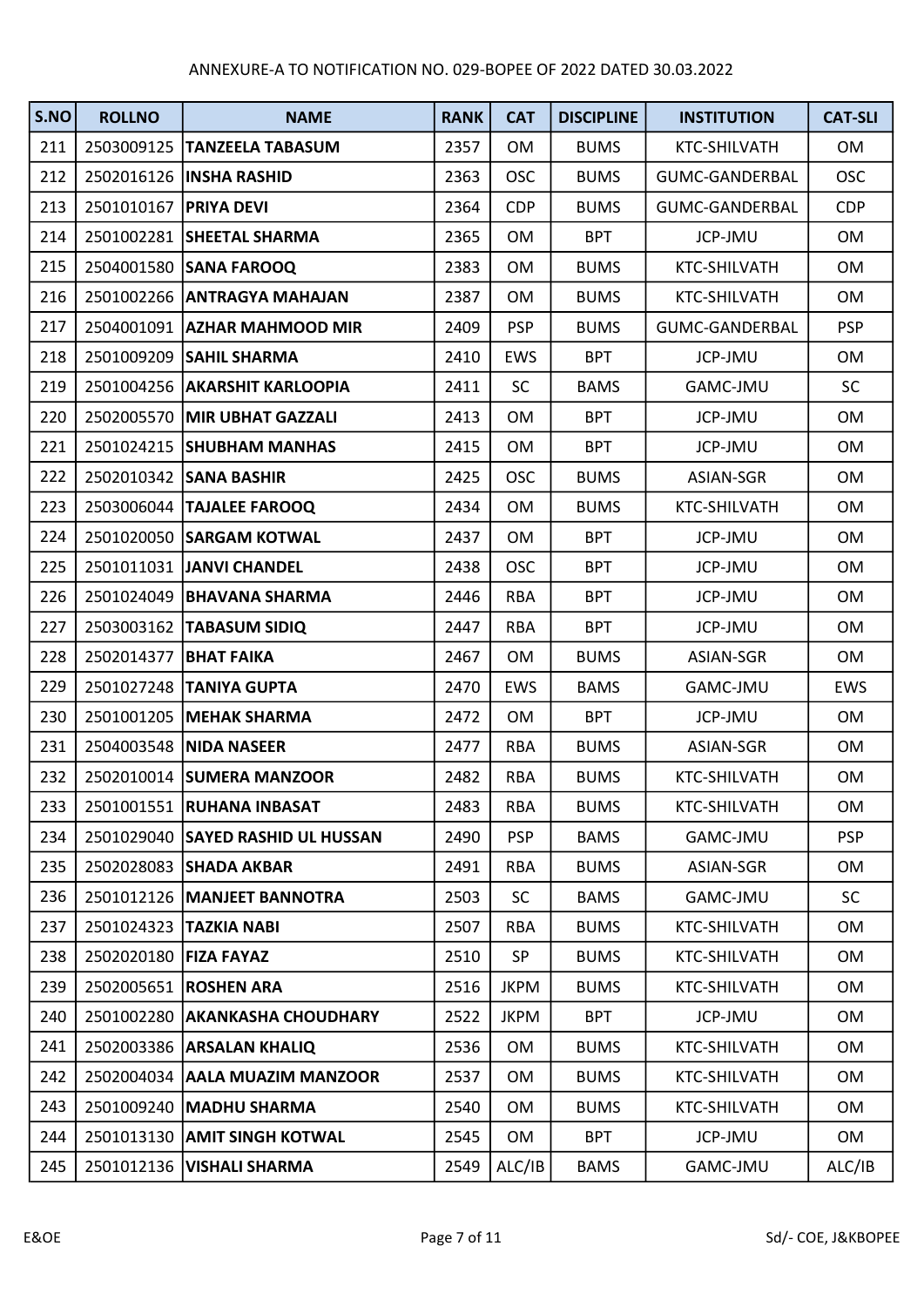| S.NO | <b>ROLLNO</b>           | <b>NAME</b>                   | <b>RANK</b> | <b>CAT</b> | <b>DISCIPLINE</b> | <b>INSTITUTION</b> | <b>CAT-SLI</b> |
|------|-------------------------|-------------------------------|-------------|------------|-------------------|--------------------|----------------|
| 246  |                         | 2502002729  REHMAT LATEEF     | 2551        | <b>OM</b>  | <b>BUMS</b>       | ASIAN-SGR          | OM             |
| 247  | 2502017230 ASIFAH GUL   |                               | 2562        | <b>RBA</b> | <b>BUMS</b>       | ASIAN-SGR          | OM             |
| 248  |                         | 2501023144   ASHINA SHIVGOTRA | 2572        | <b>SC</b>  | <b>BAMS</b>       | <b>GAMC-JMU</b>    | <b>SC</b>      |
| 249  |                         | 2503013017 ZUBAIR RASHID BHAT | 2573        | <b>OM</b>  | <b>BUMS</b>       | KTC-SHILVATH       | OM             |
| 250  |                         | 2504001341   FALAK JAVEED     | 2575        | <b>RBA</b> | <b>BUMS</b>       | KTC-SHILVATH       | OM             |
| 251  |                         | 4404007350 ADITYA PANGOTRA    | 2576        | <b>OM</b>  | <b>BPT</b>        | JCP-JMU            | OM             |
| 252  |                         | 2502026098 SHAZIA FAROOQ      | 2597        | <b>RBA</b> | <b>BUMS</b>       | KTC-SHILVATH       | OM             |
| 253  |                         | 2501001269   MARYAM BATOOL    | 2598        | <b>PSP</b> | <b>BPT</b>        | JCP-JMU            | OM             |
| 254  | 2502011143   TAIBA JAN  |                               | 2614        | <b>OM</b>  | <b>BUMS</b>       | ASIAN-SGR          | OM             |
| 255  |                         | 2501019066   MANASAVI JI      | 2617        | SC         | <b>BAMS</b>       | GAMC-JMU           | <b>SC</b>      |
| 256  |                         | 2503002629 NAFIA TARIQ        | 2622        | <b>OM</b>  | <b>BUMS</b>       | KTC-SHILVATH       | OM             |
| 257  | 2501013071   KANIKA RAJ |                               | 2629        | <b>SC</b>  | <b>BAMS</b>       | <b>GAMC-JMU</b>    | <b>SC</b>      |
| 258  |                         | 2501011034 AYUSHI SHARMA      | 2633        | EWS        | <b>BAMS</b>       | GAMC-JMU           | <b>EWS</b>     |
| 259  |                         | 2401005160 ANANYA SHARMA      | 2636        | <b>OM</b>  | <b>BPT</b>        | <b>JCP-JMU</b>     | OM             |
| 260  |                         | 2501028086 ANIECE AZIM        | 2638        | <b>RBA</b> | <b>BPT</b>        | <b>JCP-JMU</b>     | OM             |
| 261  |                         | 2501001632 REENA ARYAN        | 2648        | <b>SC</b>  | <b>BUMS</b>       | GUMC-GANDERBAL     | <b>SC</b>      |
| 262  |                         | 2501001002 SHIVALI SHARMA     | 2654        | <b>OM</b>  | <b>BPT</b>        | JCP-JMU            | OM             |
| 263  | 2501016145              | <b>MISBA KOSER</b>            | 2655        | <b>RBA</b> | <b>BPT</b>        | JCP-JMU            | OM             |
| 264  |                         | 2501014077 ANISH KUNDAL       | 2656        | <b>SC</b>  | <b>BUMS</b>       | GUMC-GANDERBAL     | <b>SC</b>      |
| 265  |                         | 2502006538   UBAIDAH ALI      | 2657        | <b>OM</b>  | <b>BUMS</b>       | ASIAN-SGR          | OM             |
| 266  |                         | 2501017233 EHSAN UL HAQ       | 2664        | <b>PSP</b> | <b>BUMS</b>       | GUMC-GANDERBAL     | <b>PSP</b>     |
| 267  | 2501012097              | <b>VISHALI DEVI</b>           | 2666        | SC         | <b>BUMS</b>       | GUMC-GANDERBAL     | <b>SC</b>      |
| 268  |                         | 2501016031 REHFIT RAYAZ       | 2668        | <b>PSP</b> | <b>BUMS</b>       | KTC-SHILVATH       | <b>OM</b>      |
| 269  |                         | 2502018272  REHAB SHAKEEL     | 2678        | <b>OSC</b> | <b>BPT</b>        | CRC-SGR            | <b>OSC</b>     |
| 270  |                         | 2501004160 ABHAY SOHTRA       | 2679        | <b>SC</b>  | <b>BUMS</b>       | GUMC-GANDERBAL     | <b>SC</b>      |
| 271  |                         | 2502009346 SALMA MUSHTAQ      | 2684        | <b>PSP</b> | <b>BUMS</b>       | ASIAN-SGR          | OM             |
| 272  | 2503001685              | <b>SHALIZA FAIZ WANI</b>      | 2689        | <b>OM</b>  | <b>BUMS</b>       | ASIAN-SGR          | OM             |
| 273  |                         | 2501007201   PARDEEP KOUR     | 2691        | <b>SC</b>  | <b>BUMS</b>       | ASIAN-SGR          | OM             |
| 274  | 2501003061              | DIVYAM URJA                   | 2699        | <b>OM</b>  | <b>BPT</b>        | JCP-JMU            | OM             |
| 275  | 2501025043              | <b>SHEIKH ALIZA</b>           | 2707        | 0M         | <b>BUMS</b>       | ASIAN-SGR          | OM             |
| 276  | 2501002438              | <b>NAZMEEN HUMAIRA</b>        | 2712        | 0M         | <b>BUMS</b>       | ASIAN-SGR          | OM             |
| 277  | 2501025005              | <b>KARAN SINGH</b>            | 2713        | <b>PSP</b> | <b>BPT</b>        | JCP-JMU            | OM             |
| 278  |                         | 2501006322   MANISHA KUMARI   | 2716        | <b>SC</b>  | <b>BUMS</b>       | GUMC-GANDERBAL     | <b>SC</b>      |
| 279  | 2501026207              | <b>RASHMI DEVI</b>            | 2717        | <b>RBA</b> | <b>BUMS</b>       | ASIAN-SGR          | OM             |
| 280  | 2501022184              | <b>PRANIKA PHOUNSA</b>        | 2719        | <b>SC</b>  | <b>BPT</b>        | JCP-JMU            | OM             |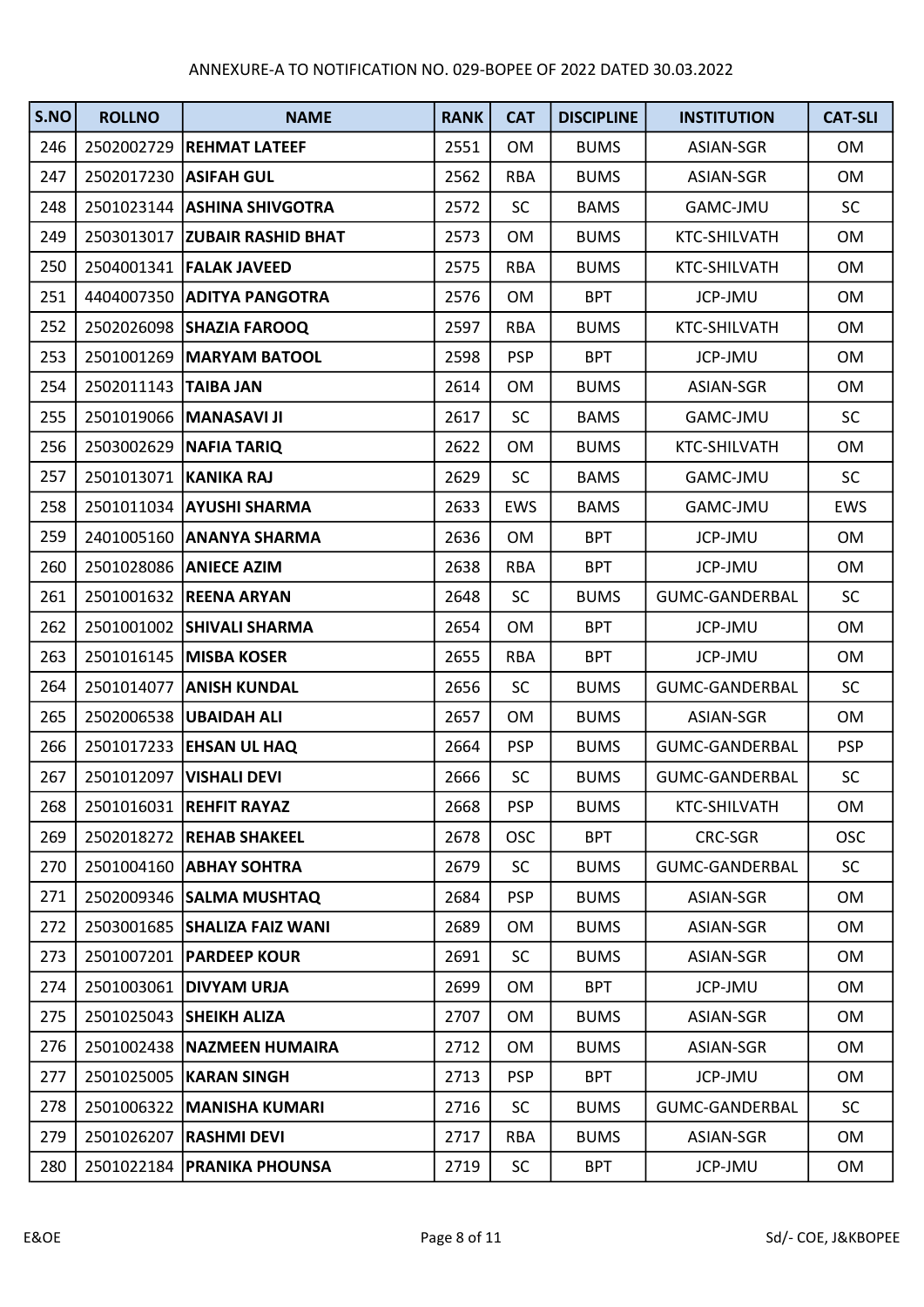| S.NO | <b>ROLLNO</b>           | <b>NAME</b>                      | <b>RANK</b> | <b>CAT</b>  | <b>DISCIPLINE</b> | <b>INSTITUTION</b>    | <b>CAT-SLI</b> |
|------|-------------------------|----------------------------------|-------------|-------------|-------------------|-----------------------|----------------|
| 281  |                         | 2502007353 SHEIKH HISBA ALI      | 2721        | <b>JKPM</b> | <b>BUMS</b>       | ASIAN-SGR             | OM             |
| 282  | 2502004037              | <b>SOLIHA MEHRAJ</b>             | 2734        | OM          | <b>BUMS</b>       | ASIAN-SGR             | OM             |
| 283  |                         | 2501012032   PARVAIZ AHMED       | 2740        | <b>ST</b>   | <b>BAMS</b>       | GAMC-JMU              | <b>ST</b>      |
| 284  |                         | 2502021078 GAZALA AKHTER         | 2755        | OM          | <b>BUMS</b>       | ASIAN-SGR             | OM             |
| 285  |                         | 2503003265 MUNEEB HUSSAIN MAGRAY | 2758        | <b>OM</b>   | <b>BPT</b>        | JCP-JMU               | OM             |
| 286  |                         | 2502006065 UMMAR NISAR           | 2768        | OM          | <b>BPT</b>        | JCP-JMU               | OM             |
| 287  | 2501029165              | <b>NOORIAN FATIMA</b>            | 2770        | ALC/IB      | <b>BUMS</b>       | <b>GUMC-GANDERBAL</b> | ALC/IB         |
| 288  |                         | 2502007600 MEHNAZ BASHIR         | 2775        | <b>RBA</b>  | <b>BUMS</b>       | ASIAN-SGR             | OM             |
| 289  |                         | 2503007135  RUQAYA YOUSUF        | 2787        | <b>RBA</b>  | <b>BUMS</b>       | ASIAN-SGR             | OM             |
| 290  |                         | 2501012225 SNOBER IQBAL          | 2791        | <b>EWS</b>  | <b>BPT</b>        | JCP-JMU               | OM             |
| 291  |                         | 2504003432 MEHRUN NISSA          | 2793        | OM          | <b>BUMS</b>       | ASIAN-SGR             | OM             |
| 292  |                         | 2502002613   MARIYA NAZIR        | 2798        | <b>JKPM</b> | <b>BUMS</b>       | ASIAN-SGR             | OM             |
| 293  |                         | 2504003262 SAIMA MANZOOR         | 2801        | <b>OM</b>   | <b>BUMS</b>       | ASIAN-SGR             | OM             |
| 294  | 2502025326   BISMA SOFI |                                  | 2802        | OM          | <b>BPT</b>        | JCP-JMU               | OM             |
| 295  |                         | 2501001214   SWAYAM MAHAJAN      | 2805        | OM          | <b>BPT</b>        | JCP-JMU               | OM             |
| 296  |                         | 2503003470 SHUJA SHABNUM         | 2807        | <b>RBA</b>  | <b>BPT</b>        | JCP-JMU               | OM             |
| 297  |                         | 2503005095   IRAM AKBAR          | 2814        | <b>OSC</b>  | <b>BPT</b>        | JCP-JMU               | OM             |
| 298  |                         | 2501025193 MEHR UN NISA          | 2818        | ALC/IB      | <b>BPT</b>        | CRC-SGR               | ALC/IB         |
| 299  | 2501021172 AVANTIKA     |                                  | 2819        | <b>OSC</b>  | <b>BPT</b>        | JCP-JMU               | <b>OM</b>      |
| 300  | 2501022148 MOHD ASIF    |                                  | 2825        | <b>ST</b>   | <b>BAMS</b>       | GAMC-JMU              | <b>ST</b>      |
| 301  |                         | 2501002208 ANNU KUMARI           | 2828        | ALC/IB      | <b>BUMS</b>       | <b>GUMC-GANDERBAL</b> | ALC/IB         |
| 302  |                         | 2501008206 AZAR MEHMOOD          | 2830        | <b>ST</b>   | <b>BAMS</b>       | GAMC-JMU              | <b>ST</b>      |
| 303  | 2501013227   PRAKRITI   |                                  | 2845        | SC          | <b>BPT</b>        | JCP-JMU               | <b>OM</b>      |
| 304  |                         | 2501024174 ASIF ALI RAZA         | 2846        | <b>ST</b>   | <b>BUMS</b>       | <b>GUMC-GANDERBAL</b> | <b>ST</b>      |
| 305  |                         | 2502015019 SAFARA YOUSUF         | 2847        | <b>OSC</b>  | <b>BPT</b>        | <b>JCP-JMU</b>        | OM             |
| 306  | 2501026056 SHAGUN       |                                  | 2851        | RBA         | <b>BPT</b>        | <b>JCP-JMU</b>        | OM             |
| 307  |                         | 2502004725  BISMAN IDREES        | 2854        | <b>CDP</b>  | <b>BAMS</b>       | GAMC-JMU              | <b>CDP</b>     |
| 308  |                         | 2503002583 NOOR UN NISA          | 2855        | 0M          | <b>BPT</b>        | <b>JCP-JMU</b>        | OM             |
| 309  | 2504001415              | <b>MARIAM MANZOOR</b>            | 2856        | <b>PSP</b>  | <b>BPT</b>        | CRC-SGR               | <b>PSP</b>     |
| 310  | 2501009193              | <b>NISHA MEHRA</b>               | 2861        | OM          | <b>BPT</b>        | <b>JCP-JMU</b>        | OM             |
| 311  |                         | 2501021050 KHYATI KHAJURIA       | 2862        | OM          | <b>BPT</b>        | JCP-JMU               | OM             |
| 312  |                         | 2502014214 SHAFQAT JAN           | 2869        | OM          | <b>BPT</b>        | JCP-JMU               | <b>OM</b>      |
| 313  |                         | 2501008162   AMBIKA KESSAR       | 2870        | <b>PSP</b>  | <b>BPT</b>        | <b>JCP-JMU</b>        | OM             |
| 314  |                         | 2501007208 SALONE MANHAS         | 2872        | <b>RBA</b>  | <b>BPT</b>        | <b>JCP-JMU</b>        | OM             |
| 315  |                         | 2501005384   POOJA RANI          | 2877        | <b>SC</b>   | <b>BPT</b>        | JCP-JMU               | OM             |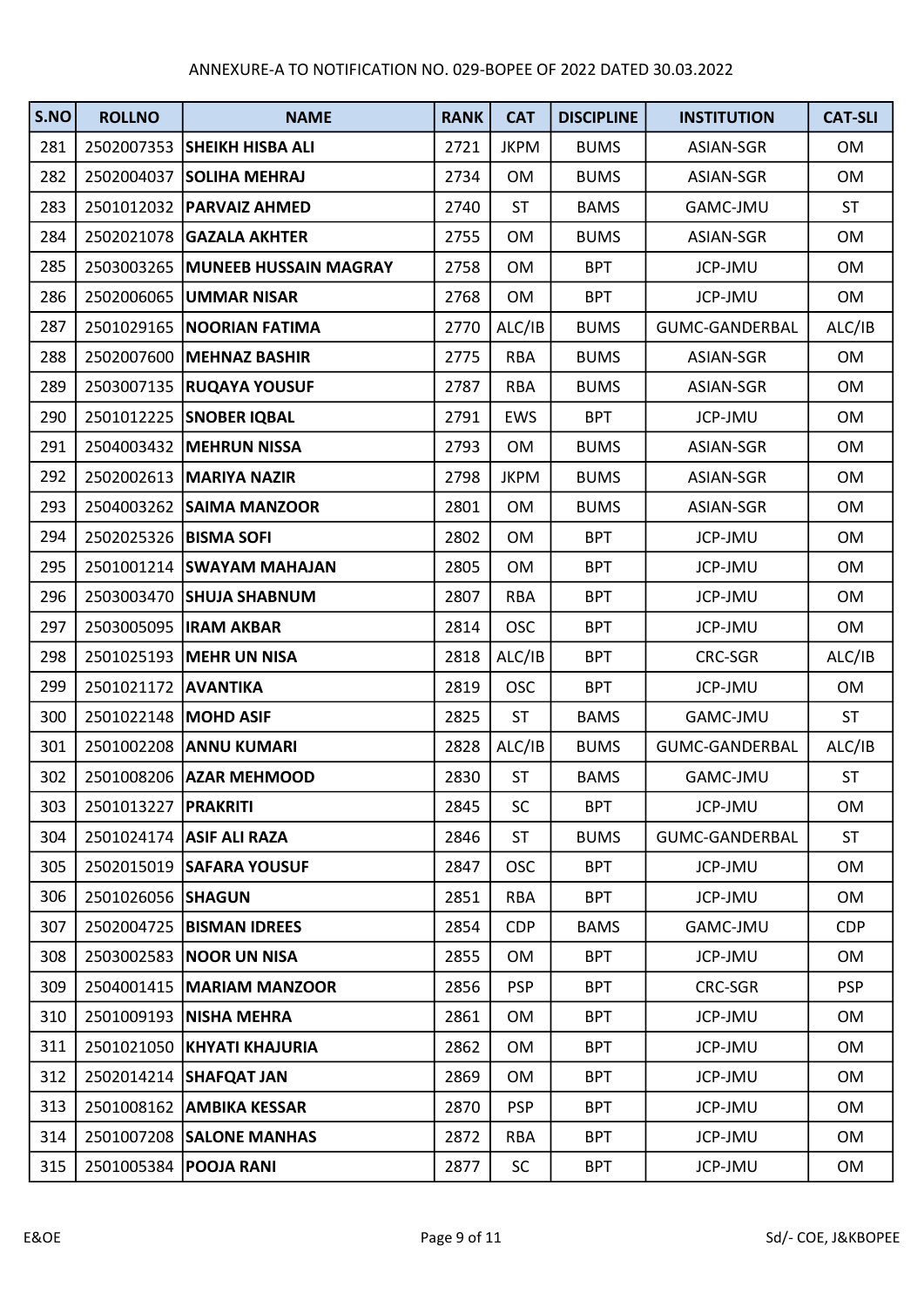| S.NO | <b>ROLLNO</b>         | <b>NAME</b>                            | <b>RANK</b> | <b>CAT</b>     | <b>DISCIPLINE</b> | <b>INSTITUTION</b>    | <b>CAT-SLI</b> |
|------|-----------------------|----------------------------------------|-------------|----------------|-------------------|-----------------------|----------------|
| 316  |                       | 2501015164 RUHANA BANOO                | 2884        | <b>RBA</b>     | <b>BPT</b>        | <b>JCP-JMU</b>        | OM             |
| 317  |                       | 2502027098 AREEBA MAQBOOL              | 2890        | OM             | <b>BPT</b>        | JCP-JMU               | OM             |
| 318  |                       | 2504002339 AAMIR AKBAR MIR             | 2891        | <b>P&amp;B</b> | <b>BUMS</b>       | KTC-SHILVATH          | P&B            |
| 319  |                       | 2502012228 SAJRAT ZEHRA                | 2896        | OM             | <b>BPT</b>        | <b>JCP-JMU</b>        | OM             |
| 320  |                       | 2504002688 AUSRAT AMIN                 | 2900        | P&B            | <b>BUMS</b>       | ASIAN-SGR             | P&B            |
| 321  | 2501001587   VISHAKHA |                                        | 2931        | ALC/IB         | <b>BPT</b>        | JCP-JMU               | OM             |
| 322  |                       | 2501001171   SANSKRITI VINOD           | 2937        | <b>RBA</b>     | <b>BPT</b>        | <b>JCP-JMU</b>        | OM             |
| 323  |                       | 2501023236   KAVITA RAJPUT             | 2942        | <b>OM</b>      | <b>BPT</b>        | JCP-JMU               | OM             |
| 324  |                       | 2501008021 MUSKAN SAGAR                | 2946        | <b>SC</b>      | <b>BPT</b>        | CRC-SGR               | <b>SC</b>      |
| 325  |                       | 2502005036 FARUKH SABA                 | 2957        | <b>OM</b>      | <b>BPT</b>        | JCP-JMU               | OM             |
| 326  |                       | 2501009087 SIMRANDEEP KOUR             | 2966        | 0M             | <b>BPT</b>        | JCP-JMU               | OM             |
| 327  |                       | 2501007176   BALBIR SINGH              | 2983        | ALC/IB         | <b>BPT</b>        | JCP-JMU               | OM             |
| 328  |                       | 2502008355   MISBAH GULL               | 2996        | <b>OSC</b>     | <b>BPT</b>        | JCP-JMU               | OM             |
| 329  |                       | 2502007242 BISMAH KASHAFI              | 3000        | 0M             | <b>BPT</b>        | JCP-JMU               | OM             |
| 330  |                       | 2501010350  IMTIYAZ HUSSAIN            | 3002        | <b>STK</b>     | <b>BAMS</b>       | GAMC-JMU              | <b>STK</b>     |
| 331  |                       | 2501005400 ADITYA VERMA                | 3007        | <b>OSC</b>     | <b>BPT</b>        | JCP-JMU               | OM             |
| 332  | 2501001119 NEHA       |                                        | 3010        | <b>RBA</b>     | <b>BPT</b>        | <b>JCP-JMU</b>        | OM             |
| 333  |                       | 2501013154   DEEBA KOUSAR              | 3023        | <b>OM</b>      | <b>BPT</b>        | JCP-JMU               | OM             |
| 334  |                       | 2501014127 SHIKSHA BADYAL              | 3026        | SC             | <b>BPT</b>        | JCP-JMU               | <b>OM</b>      |
| 335  |                       | 2503001629   PEERZADA SHAHZAIB HUSSAIN | 3030        | OM             | <b>BPT</b>        | JCP-JMU               | OM             |
| 336  | 2501006081 TUSHAR     |                                        | 3056        | <b>SC</b>      | <b>BPT</b>        | CRC-SGR               | <b>SC</b>      |
| 337  |                       | 2501027122 AFSANA KOUSER               | 3079        | <b>ST</b>      | <b>BAMS</b>       | GAMC-JMU              | <b>ST</b>      |
| 338  |                       | 2501017238 SAIMA SHOKET                | 3090        | <b>ST</b>      | <b>BUMS</b>       | GUMC-GANDERBAL        | <b>ST</b>      |
| 339  |                       | 2501019050 NAZIA KOUSER                | 3125        | <b>ST</b>      | <b>BUMS</b>       | <b>GUMC-GANDERBAL</b> | <b>ST</b>      |
| 340  | 2502006071            | <b>SHUGUFTA SAMOON</b>                 | 3136        | <b>ST</b>      | <b>BUMS</b>       | <b>GUMC-GANDERBAL</b> | <b>ST</b>      |
| 341  |                       | 2501010180   ALISA CHOWHAN             | 3198        | <b>ST</b>      | <b>BUMS</b>       | GUMC-GANDERBAL        | <b>ST</b>      |
| 342  |                       | 2502017268 SADIYAH SHAFIQ              | 3226        | <b>ST</b>      | <b>BPT</b>        | CRC-SGR               | <b>ST</b>      |
| 343  |                       | 2502025097 MANSOORA BANOO              | 3274        | <b>STK</b>     | <b>BPT</b>        | CRC-SGR               | <b>STK</b>     |
| 344  |                       | 2501031199   WAQAR UL BADAR            | 3384        | <b>ST</b>      | <b>BPT</b>        | CRC-SGR               | <b>ST</b>      |
| 345  | 2501026041            | <b>HIMANSHU SEN</b>                    | 3417        | <b>CDP</b>     | <b>BPT</b>        | CRC-SGR               | <b>CDP</b>     |
| 346  | 4701001257            | <b>SUMAYA SABOOR</b>                   | 3450        | <b>STL</b>     | <b>BAMS</b>       | GAMC-JMU              | <b>STL</b>     |
| 347  |                       | 2501005102 SHASHWAT SHARMA             | 3484        | SP             | <b>BPT</b>        | CRC-SGR               | SP             |
| 348  |                       | 2502018303   MOHAMAD SHAHID KHAN       | 3584        | 0M             | <b>BUMS</b>       | GUMC-GANDERBAL        | PWD-OM         |
| 349  | 2503003283            | <b>AIMAN HASSAN</b>                    | 3607        | P&B            | <b>BUMS</b>       | ASIAN-SGR             | P&B            |
| 350  | 2501004234            | <b>MANEESHA DEVI</b>                   | 3643        | <b>CDP</b>     | <b>BAMS</b>       | GAMC-JMU              | <b>CDP</b>     |